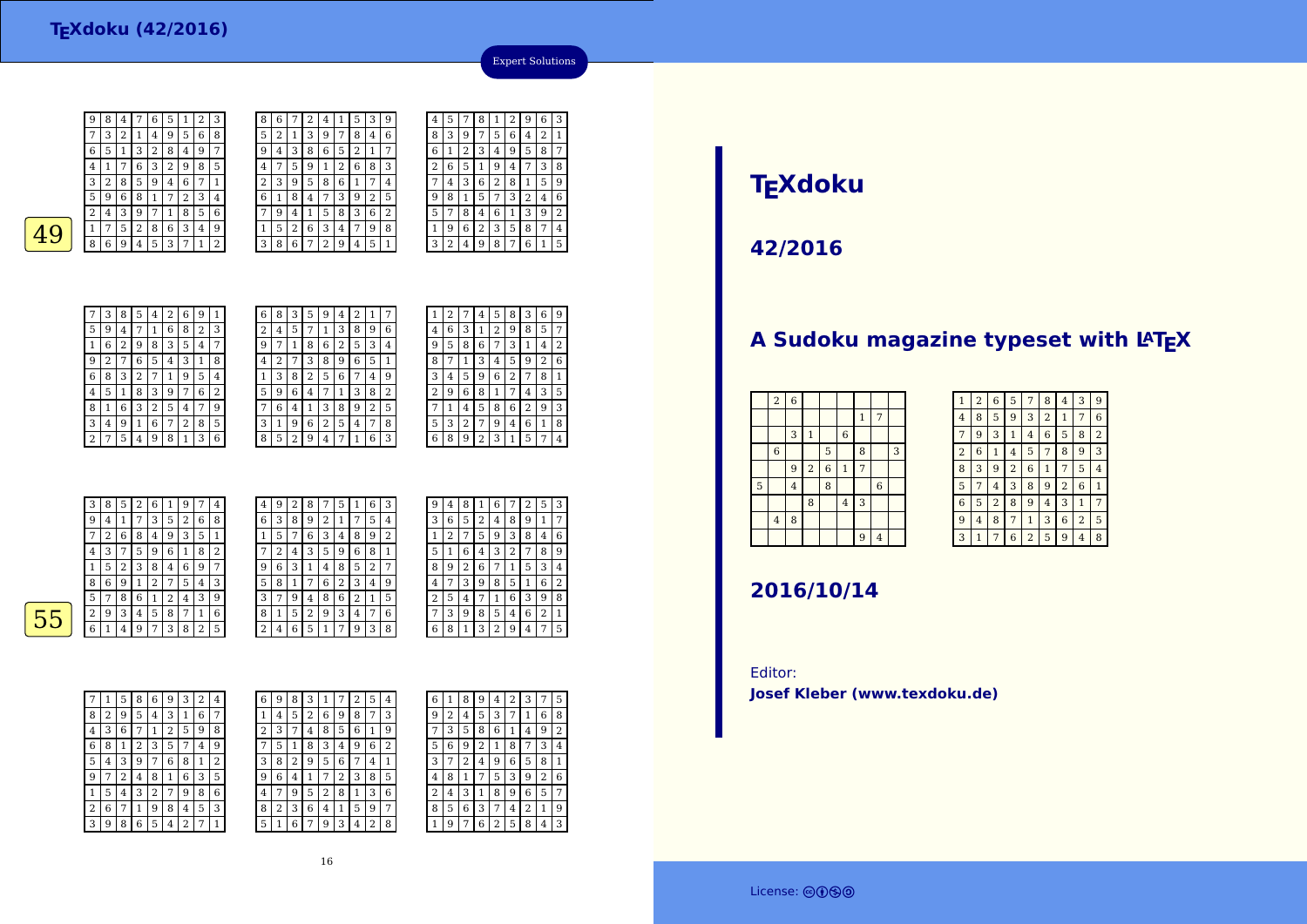#### **TEXdoku (42/2016)**

Intermediate Solutions

|   |       | 5                | $\,$ 6 $\,$ |              | $\overline{2}$ | $\overline{9}$ | 8 | $\overline{4}$   |
|---|-------|------------------|-------------|--------------|----------------|----------------|---|------------------|
|   |       |                  |             | $\mathbf{1}$ |                |                | 6 |                  |
|   | 8     | 3                |             |              |                |                |   |                  |
|   |       |                  |             | $\bf 4$      |                |                |   |                  |
|   |       |                  |             |              |                | 8              | 9 | $\sqrt{2}$       |
|   | $\,2$ | $\boldsymbol{9}$ |             |              |                | $\mathbf{1}$   |   |                  |
|   |       |                  | $\,2$       |              | 5              |                | 3 | $\boldsymbol{6}$ |
|   | 3     | 6                |             |              |                | 4              |   |                  |
| 1 |       | 8                |             |              |                |                | 5 |                  |

|   |         |                  |                  |              | 9              |             |         |             |
|---|---------|------------------|------------------|--------------|----------------|-------------|---------|-------------|
|   | $\bf 4$ | $\boldsymbol{9}$ | $\mathbf{1}$     | 6            | 5              | 8           |         |             |
| 6 |         |                  |                  | 7            |                |             | $\bf 4$ |             |
|   |         | 8                |                  | 9            | $\sqrt{2}$     | $\bf 4$     |         |             |
|   |         | $\bf 4$          |                  |              |                |             |         | $\,$ 6 $\,$ |
| 9 |         |                  | $\boldsymbol{6}$ |              |                | $\,1\,$     | 5       |             |
|   |         |                  |                  |              |                |             |         |             |
|   |         |                  |                  | $\mathbf{1}$ | $\overline{4}$ | $\,$ 6 $\,$ |         |             |
|   |         |                  |                  | 8            |                | 9           | 7       |             |

Simple

|  | $\mathcal{L}(\mathcal{L})$ and $\mathcal{L}(\mathcal{L})$ and $\mathcal{L}(\mathcal{L})$ and $\mathcal{L}(\mathcal{L})$ |  |
|--|-------------------------------------------------------------------------------------------------------------------------|--|

|   | 7 |   | $\mathbf{1}$   | 3 |                |                  |                         | $\overline{6}$ |
|---|---|---|----------------|---|----------------|------------------|-------------------------|----------------|
| 8 |   |   |                |   |                |                  |                         |                |
|   |   |   | $\,$ 6 $\,$    |   | 7              |                  | $\overline{\mathbf{c}}$ |                |
|   |   |   | $\overline{a}$ | 8 |                |                  | 4                       |                |
|   |   |   |                |   | $\,$ 6 $\,$    |                  |                         | 7              |
|   |   |   |                | 5 | $\overline{4}$ |                  | 1                       |                |
| 5 |   | 3 |                |   |                | $\boldsymbol{2}$ |                         | $\overline{4}$ |
|   |   |   |                |   |                |                  |                         | $\mathbf{1}$   |
|   |   |   |                | 4 | $\overline{a}$ |                  | 5                       | 8              |

|   |   |                |   |                |         |              |   | 9              |
|---|---|----------------|---|----------------|---------|--------------|---|----------------|
|   |   |                |   |                |         |              |   |                |
| 1 |   |                |   |                | 9       | 4            |   | 3              |
|   |   | 3              |   |                |         | $\mathbf{1}$ |   |                |
|   |   | 9              | 5 | 1              |         |              |   | $\sqrt{2}$     |
|   |   | $\overline{c}$ |   | 3              |         | 6            |   | $\overline{4}$ |
|   | 9 |                |   | 8              | 6       |              | 3 |                |
|   | 3 | $\overline{6}$ |   | $\overline{4}$ | $\,1\,$ | 5            | 8 |                |
|   |   |                |   |                |         |              |   |                |

|                |              |       |                |                         |   |       | $\overline{4}$   |   |
|----------------|--------------|-------|----------------|-------------------------|---|-------|------------------|---|
|                | 3            |       |                | $\mathbf{1}$            |   | $\,2$ | 9                |   |
|                |              | 9     | $\overline{4}$ | 6                       |   |       |                  |   |
| 7              | $\mathbf{1}$ |       |                |                         |   | 3     | $\boldsymbol{6}$ |   |
| 3              |              |       | $\mathbf 1$    |                         | 7 |       | $\sqrt{2}$       |   |
| $\overline{9}$ |              | $\,2$ |                |                         |   |       |                  | 8 |
|                |              |       | $\sqrt{2}$     | $\overline{\mathbf{4}}$ |   |       | 7                |   |
|                |              |       |                |                         | 8 |       |                  |   |
|                |              |       | 9              | 7                       | 3 |       |                  |   |

|                |              | 8 |   | 3              | 9 | $\,$ 6 $\,$  |   |  |
|----------------|--------------|---|---|----------------|---|--------------|---|--|
|                |              |   |   | $\overline{4}$ | 5 |              |   |  |
| 3              | 7            | 9 | 8 | 6              |   |              |   |  |
| $1\,$          | 5            |   |   |                |   |              |   |  |
| $\overline{6}$ |              |   |   |                | 8 | $\mathbf{1}$ |   |  |
|                |              |   |   | 9              |   | 5            | 7 |  |
|                |              |   | 5 | 7              | 3 |              |   |  |
|                |              |   |   |                |   |              |   |  |
|                | $\mathbf{1}$ | 3 |   |                | 4 |              | 9 |  |

| 1 | 8 | 7 | 9              | З              | 4 | 2 | 6              | 5              |
|---|---|---|----------------|----------------|---|---|----------------|----------------|
| 9 | 6 | 3 | 5              | 1              | 2 | 8 | $\overline{4}$ | 7              |
| 2 | 4 | 5 |                | 8              | 6 | 1 | 9              | 3              |
| 4 |   | 8 | 1              | $\overline{2}$ | 3 | 9 | 5              | 6              |
| 6 | 5 | 2 | 4              | 9              | 8 | 3 | 7              | $\overline{1}$ |
| 3 | 9 | 1 | 6              | 7              | 5 | 4 | 2              | 8              |
| 8 | 2 | 4 | 3              | 6              | 7 | 5 | $\mathbf{1}$   | g              |
| 5 | 1 | 6 | 8              | 4              | 9 | 7 | 3              | 2              |
|   | 3 | 9 | $\overline{2}$ | 5              | 1 | 6 | 8              | 4              |
|   |   |   |                |                |   |   |                |                |

| 1 |   | 4 | 9 | 6 | 8 | $\overline{2}$ | 5 | 3              |
|---|---|---|---|---|---|----------------|---|----------------|
| 2 | 3 | 6 | 5 | 1 | 4 | 8              | 7 | 9              |
| 9 | 8 | 5 | 3 | 7 | 2 | 6              | 1 | 4              |
| 4 | 5 | 7 | 1 | 8 | 9 | 3              | 6 | $\overline{2}$ |
| 6 | 2 | 1 | 4 | 3 | 5 | 7              | 9 | 8              |
| 8 | 9 | 3 | 6 | 2 | 7 | 1              | 4 | 5              |
| 3 | 4 | 8 |   | 5 | 1 | 9              | 2 | 6              |
| 7 | 6 | 9 | 2 | 4 | 3 | 5              | 8 | 1              |
| 5 | 1 | 2 | 8 | 9 | 6 | 4              | 3 | 7              |

| 4 | 6 |   | 9 |   | 3              | 8 | $\overline{c}$ | 5 |
|---|---|---|---|---|----------------|---|----------------|---|
| g | 7 | 8 | 2 | 6 | 5              | 1 | 3              | 4 |
| 3 | 5 | 2 | 1 | 4 | 8              | 9 | 6              | 7 |
| 1 | 8 | 5 | 4 | 2 | 7              | 3 | 9              | 6 |
| 6 | 4 | 3 | 8 | 1 | 9              | 5 | 7              | 2 |
| 2 | 9 | 7 | 3 | 5 | 6              | 4 | 1              | 8 |
| 5 | 3 | 6 | 7 | 8 | 1              | 2 | 4              | 9 |
|   | 2 | 9 | 5 | 3 | 4              | 6 | 8              | 1 |
| 8 |   | 4 | 6 | 9 | $\overline{2}$ | 7 | 5              | 3 |

| 5 | 8 | 6 | 1              | 4 | 2 | 9 | 3 |   |
|---|---|---|----------------|---|---|---|---|---|
| 1 | 4 | 9 | 8              | 3 | 7 | 6 | 5 | 2 |
| 2 |   | 3 | 6              | 9 | 5 | 8 | 1 | 4 |
| 6 | 3 |   | g              | 7 | 4 | 2 | 8 | 5 |
| 8 | 9 | 4 | 5              | 2 | 1 |   | 6 | 3 |
|   | 5 | 2 | 3              | 8 | 6 | 1 | 4 | 9 |
| 3 | 6 | 5 | $\overline{2}$ | 1 | 9 | 4 | 7 | 8 |
| 4 | 2 | 8 | 7              | 6 | 3 | 5 | 9 | 1 |
| 9 | 1 |   | 4              | 5 | 8 | 3 | 2 | 6 |

| 2 | 5 | 4 |   | 9 | 6 | 8 | 1 | 3 |
|---|---|---|---|---|---|---|---|---|
| 8 | 1 | 9 | 2 | 5 | 3 | 6 | 7 | 4 |
| 3 | 7 | 6 | 1 | 8 | 4 | 5 | 9 | 2 |
|   | 9 | 5 | 3 | 4 | 2 |   | 8 | 6 |
|   | 2 | 8 | 9 | 6 | 5 | 3 | 4 | 1 |
| 6 | 4 | 3 | 8 | 7 | 1 | 2 | 5 | g |
| 4 | 6 | 7 | 5 | 3 | 9 | 1 | 2 | 8 |
| 9 | 8 | 2 | 6 | 1 | 7 | 4 | 3 | 5 |
| 5 | 3 | 1 | 4 | 2 | 8 | 9 | 6 | 7 |
|   |   |   |   |   |   |   |   |   |

| 6 | 2 | 9              | 3 | 5              | 8            | 1              |                | 4 |
|---|---|----------------|---|----------------|--------------|----------------|----------------|---|
| 5 | 7 | 3              | 4 | 1              | 6            | 8              | 9              | 2 |
| 1 | 8 | 4              | 2 | 7              | 9            | 3              | 6              | 5 |
| 9 | 4 | 6              | 1 | 3              | 5            | $\overline{2}$ | 8              | 7 |
| 3 | 1 | 8              | 6 | $\overline{2}$ | 7            | 5              | 4              | 9 |
| 2 | 5 | 7              | 9 | 8              | 4            | 6              | 1              | 3 |
| 7 | 6 | 5              | 8 | 9              | 3            | 4              | $\overline{2}$ | 1 |
| 8 | 9 | 1              | 5 | 4              | 2            | 7              | 3              | 6 |
| 4 | 3 | $\overline{2}$ | 7 | 6              | $\mathbf{1}$ | 9              | 5              | 8 |
|   |   |                |   |                |              |                |                |   |

| 1 | 8 | 3 | 4 | 9 | 5 |   | 2 | 6 |  |
|---|---|---|---|---|---|---|---|---|--|
| 5 | 6 | 2 | 3 | 1 | 7 | 4 | 9 | 8 |  |
|   | 9 | 4 | 8 | 6 | 2 | 5 | 3 | 1 |  |
| 8 | 7 | 5 | 1 | 2 | 6 | 3 | 4 | 9 |  |
| 3 | 1 | 9 | 7 | 4 | 8 | 2 | 6 | 5 |  |
| 4 | 2 | 6 | 5 | 3 | 9 | 8 | 1 | 7 |  |
| 6 | 3 |   | 9 | 8 | 4 | 1 | 5 | 2 |  |
| 9 | 5 | 1 | 2 | 7 | 3 | 6 | 8 | 4 |  |
| 2 | 4 | 8 | 6 | 5 | 1 | 9 | 7 | 3 |  |
|   |   |   |   |   |   |   |   |   |  |

| 9 | 4 | 1 | 3 | 8              | 2 | 7              | 5 | 6 |  |
|---|---|---|---|----------------|---|----------------|---|---|--|
| 7 | 8 | 2 | 1 | 6              | 5 | 4              | 9 | 3 |  |
| 3 | 6 | 5 | 4 | 9              | 7 | 1              | 2 | 8 |  |
| 2 | 9 | 8 | 7 | 4              | 3 | 5              | 6 | 1 |  |
| 5 | 1 | 4 | 8 | $\overline{2}$ | 6 | 3              | 7 | 9 |  |
| 6 |   | 3 | 5 | 1              | 9 | 8              | 4 | 2 |  |
| 8 | 2 | 7 | 6 | 5              | 1 | 9              | 3 | 4 |  |
| 4 | 5 | 6 | 9 | 3              | 8 | $\overline{2}$ | 1 | 7 |  |
| 1 | 3 | 9 | 2 | 7              | 4 | 6              | 8 | 5 |  |

| 5              | 3 | 4              | $\overline{2}$ | 7              | 6              | 8 | 1              | 9 |
|----------------|---|----------------|----------------|----------------|----------------|---|----------------|---|
| 6              | 1 | 8              | 5              | 9              | 3              | 4 | 7              | 2 |
| $\overline{2}$ | 9 | 7              | 8              | $\overline{4}$ | 1              | 6 | 5              | 3 |
| 8              | 7 | 1              | 6              | 2              | 9              | 3 | 4              | 5 |
| 3              | 2 | 6              | 7              | 5              | 4              | 9 | 8              | 1 |
| 4              | 5 | 9              | 3              | 1              | 8              | 7 | $\overline{2}$ | 6 |
| 9              | 8 | 5              | 4              | 3              | $\overline{2}$ | 1 | 6              | 7 |
| 7              | 4 | 3              | 1              | 6              | 5              | 2 | 9              | 8 |
| 1              | 6 | $\overline{2}$ | 9              | 8              | 7              | 5 | 3              | 4 |

| 1 | 8 | 6 | 4              | 3 | 2 | 5 | 7              | 9              |
|---|---|---|----------------|---|---|---|----------------|----------------|
| 2 | 4 | 9 | 1              | 5 | 7 | 3 | 8              | 6              |
| 3 | 7 | 5 | 6              | 9 | 8 | 2 | 1              | 4              |
| 8 | 2 | 4 | 7              | 6 | 5 | 1 | 9              | 3              |
| 5 | 9 | 7 | 3              | 8 | 1 | 4 | 6              | $\overline{2}$ |
| 6 | 1 | 3 | $\overline{c}$ | 4 | 9 | 8 | 5              | 7              |
| 4 | 3 | 1 | 8              | 7 | 6 | 9 | $\overline{2}$ | 5              |
| 7 | 5 | 2 | 9              | 1 | 3 | 6 | 4              | 8              |
| 9 | 6 | 8 | 5              | 2 | 4 | 7 | 3              | $\mathbf{1}$   |

| ı | 8 | g | 3              | 2 | 6              | 4 | 5              | 7 |
|---|---|---|----------------|---|----------------|---|----------------|---|
| 4 | 3 | 5 | 7              | 1 | 9              | 2 | 8              | 6 |
| 2 | 7 | 6 | 4              | 8 | 5              | 1 | 3              | 9 |
|   | 5 | 2 | 9              | 6 | 1              | 8 | 4              | 3 |
| 9 | 1 | 4 | 8              | 7 | 3              | 5 | 6              | 2 |
| 8 | 6 | 3 | $\overline{2}$ | 5 | 4              | 9 | 7              | 1 |
| 5 | 9 | 7 | 1              | 3 | 8              | 6 | $\overline{2}$ | 4 |
| 6 | 2 | 1 | 5              | 4 | 7              | 3 | 9              | 8 |
| 3 | 4 | 8 | 6              | 9 | $\overline{2}$ |   | 1              | 5 |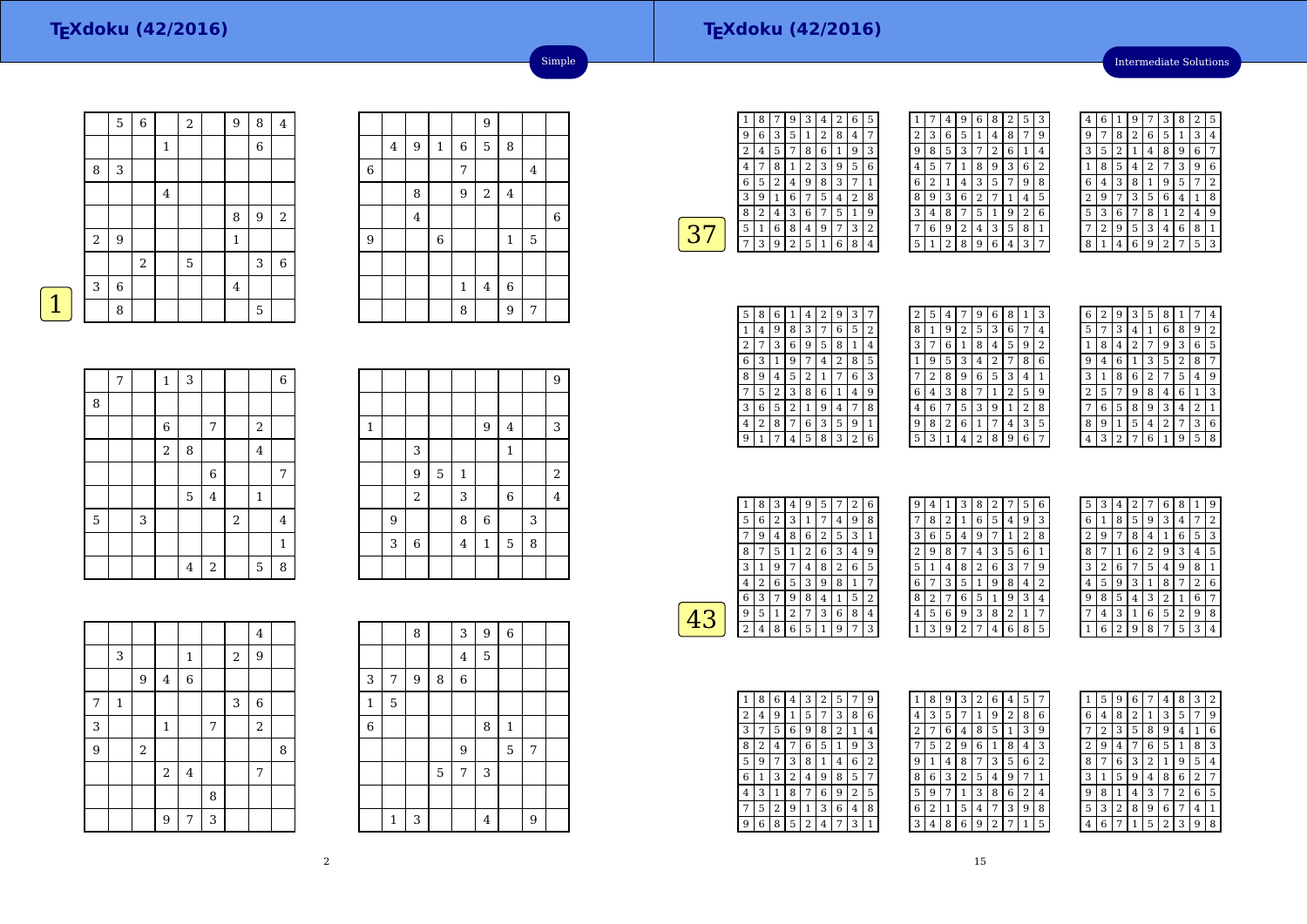| 4 | 9 | 2 |   | 3 | 8 | כ | 6 |   |
|---|---|---|---|---|---|---|---|---|
| 8 | 6 | 1 | 5 | 7 | 4 | 9 | 3 | 2 |
| 3 | 5 | 7 | 6 | 9 | 2 | 1 | 8 | 4 |
| 2 | 4 | 9 | 8 | 5 | 3 |   | 1 | 6 |
| 5 | 8 | 6 | 4 | 1 | 7 | 3 | 2 | 9 |
|   | 1 | 3 | 2 | 6 | 9 | 8 | 4 | 5 |
| 6 | 7 | 8 | 3 | 2 | 5 | 4 | 9 | 1 |
| 1 | 3 | 5 | 9 | 4 | 6 | 2 | 7 | 8 |
| g | 2 | 4 |   | 8 | 1 | 6 | 5 | 3 |
|   |   |   |   |   |   |   |   |   |

| 5              | 8 |   | 2 | 1              | 9 | 6              | 3              | 4              |
|----------------|---|---|---|----------------|---|----------------|----------------|----------------|
| 3              | 4 | 9 | 6 | 5              | 8 | 1              | $\overline{2}$ | 7              |
| 6              | 2 | 1 | 4 | 7              | 3 | 9              | 8              | 5              |
| 1              | 5 | 4 | 3 | 9              | 7 | 8              | 6              | $\overline{2}$ |
| 8              | 3 | 6 | 1 | $\overline{2}$ | 4 | 7              | 5              | 9              |
| 9              | 7 | 2 | 5 | 8              | 6 | 4              | 1              | 3              |
|                | 6 | 8 | 9 | 3              | 5 | $\overline{2}$ | 4              | 1              |
| $\overline{2}$ | 9 | 5 | 8 | 4              | 1 | 3              | 7              | 6              |
| 4              | 1 | 3 | 7 | 6              | 2 | 5              | 9              | 8              |

|  | 9              | 1 | 3 | 6 | 4 | 5 | 8           | 7              | 2 |
|--|----------------|---|---|---|---|---|-------------|----------------|---|
|  | 4              | 7 | 8 | 3 | 2 | 9 | 6           | 5              | 1 |
|  | 5              | 6 | 2 | 1 | 7 | 8 | 9           | 4              | 3 |
|  | 1              | 9 | 7 | 8 | 5 | 3 | 4           | $\overline{2}$ | 6 |
|  | 6              | 8 | 5 | 2 | 1 | 4 | 3           | 9              | 7 |
|  | 3              | 2 | 4 | 7 | 9 | 6 | $\mathbf 1$ | 8              | 5 |
|  | 8              | 5 | 1 | 9 | 3 | 7 | $\sqrt{2}$  | 6              | 4 |
|  | 7              | 3 | 9 | 4 | 6 | 2 | 5           | 1              | 8 |
|  | $\overline{c}$ | 4 | 6 | 5 | 8 | 1 | 7           | 3              | 9 |
|  |                |   |   |   |   |   |             |                |   |

Intermediate Solutions

| <b>STATE</b><br><b>Service Service</b> | ٠<br>$\mathcal{L}(\mathcal{L})$ |
|----------------------------------------|---------------------------------|
|                                        |                                 |

 $\boxed{31}$ 

| 1              | 6 | 3 | 9              | 4 | 8 | 5              | 2 | 7              |
|----------------|---|---|----------------|---|---|----------------|---|----------------|
| 8              | 4 | 5 | $\overline{2}$ | 7 | 3 | 9              | 6 | 1              |
| $\overline{c}$ | 9 | 7 | 6              | 5 | 1 | 4              | 8 | 3              |
| 9              | 8 | 1 | 5              | 6 | 4 | 7              | 3 | $\overline{2}$ |
| 7              | 2 | 6 | 1              | 3 | 9 | 8              | 5 | 4              |
| 3              | 5 | 4 | 7              | 8 | 2 | 6              | 1 | 9              |
| 5              | 7 | 2 | 3              | 9 | 6 | 1              | 4 | 8              |
| 4              | 3 | 9 | 8              | 1 | 5 | $\overline{2}$ | 7 | 6              |
| 6              | 1 | 8 | 4              | 2 | 7 | 3              | 9 | 5              |

| 8 | 5 |   | 6 | 4 | 3 | 1                       | 2 | 9              |  |
|---|---|---|---|---|---|-------------------------|---|----------------|--|
| 1 | 6 | 4 | 2 | 9 | 5 | 3                       | 8 | 7              |  |
| 3 | 9 | 2 | 7 | 8 | 1 | 5                       | 6 | 4              |  |
| 4 | 2 | 5 | 1 | 3 | 9 | 8                       | 7 | 6              |  |
| 7 | 8 | 6 | 5 | 2 | 4 | 9                       | 3 | 1              |  |
| 9 | 1 | 3 | 8 | 7 | 6 | 4                       | 5 | $\overline{2}$ |  |
| 2 | 7 | 9 | 4 | 5 | 8 | 6                       | 1 | 3              |  |
| 5 | 4 | 1 | 3 | 6 | 2 | 7                       | 9 | 8              |  |
| 6 | 3 | 8 | 9 | 1 | 7 | $\overline{\mathbf{c}}$ | 4 | 5              |  |

| 3 | 5 | 4              | 1              |   |   |   |                | 6           |
|---|---|----------------|----------------|---|---|---|----------------|-------------|
| 2 | 8 | 9              | 7              | 5 | 6 | 3 | 1              | 4           |
| 6 | 7 | 1              | 8              | 4 | 3 | 9 | $\overline{2}$ | 5           |
| 9 | 1 | 5              | 4              | 6 | 7 | 8 | 3              | 2           |
| 4 | 2 | 6              | 3              | 8 | 9 | 5 | 7              | 1           |
| 8 | 3 |                | $\overline{c}$ | 1 | 5 | 6 | 4              | 9           |
| 5 | 4 | 8              | 9              | 3 | 1 | 2 | 6              | 7           |
| 7 | 6 | 3              | 5              | 2 | 4 | 1 | 9              | 8           |
|   | 9 | $\overline{2}$ | 6              | 7 | 8 | 4 | 5              | 3           |
|   |   |                |                |   |   |   |                | 2<br>8<br>9 |

| 6              | 3 |   | 9 | 4      | 2 | 8 | 1              | 5 |   | 5 | 2 | 1 | 8 | 9 | 6 | 4 | 3              |
|----------------|---|---|---|--------|---|---|----------------|---|---|---|---|---|---|---|---|---|----------------|
| 1              | 4 | 8 | 5 | 7      | 3 | 9 | 6              | 2 | 9 | 4 | 8 | 3 | 6 | 2 |   |   | 5              |
| 9              | 5 | 2 | 8 |        | 6 | 7 | 3              | 4 | 3 | 1 | 6 |   | 5 | 4 | 8 | 2 | 9              |
| $\overline{2}$ | 8 | 5 | 3 | 6      | 9 | 1 | 4              | 7 | 2 | 3 | 4 | 6 |   | 8 | 5 | 9 | 1              |
| 4              | 7 | 6 |   | 8      | 5 | 3 | $\overline{2}$ | 9 | 5 | 6 | 7 | 4 | 9 |   | 3 | 8 | 2              |
| 3              | 9 |   |   | ∍<br>∠ | 4 | 6 | 5              | 8 | 8 | 9 | 1 | 2 | 3 | 5 | 4 | 6 | 7              |
| 8              | 6 | 3 | 2 | 5      |   | 4 | 9              | 1 |   | 8 | 9 | 5 | 4 |   | 2 | 3 | 6              |
| 7              | 2 | 9 | 4 | 3      | 1 | 5 | 8              | 6 | 6 | 2 | 5 | 8 | 1 | 3 | 9 | 7 | $\overline{4}$ |
| 5              |   | 4 | 6 | 9      | 8 | 2 | 7              | 3 | 4 | 7 | 3 | 9 | 2 | 6 |   | 5 | 8              |

| 3              | 1 | 8 | 5              | 4 | 9 | 6              | 2 |   |
|----------------|---|---|----------------|---|---|----------------|---|---|
| 7              | 5 | 2 | 1              | 6 | 3 | 8              | 4 | 9 |
| 4              | 6 | 9 | 7              | 2 | 8 | 5              | 1 | 3 |
| $\overline{2}$ | 7 | 1 | 9              | 5 | 6 | 4              | 3 | 8 |
| 5              | 9 | 4 | 3              | 8 | 2 | $1\,$          | 7 | 6 |
| 8              | 3 | 6 | 4              | 1 | 7 | $\overline{c}$ | 9 | 5 |
| 6              | 4 | 3 | 8              | 9 | 1 | 7              | 5 | 2 |
| 9              | 2 | 5 | 6              | 7 | 4 | 3              | 8 | 1 |
| 1              | 8 | 7 | $\overline{2}$ | 3 | 5 | 9              | 6 | 4 |

| 1              | 6 | 9 | 3              | 5 | 8 | $\overline{2}$ | 4 | 7 |  |
|----------------|---|---|----------------|---|---|----------------|---|---|--|
| 8              | 5 | 7 | 4              | 2 | 9 | 6              | 1 | 3 |  |
| $\overline{c}$ | 3 | 4 | 6              | 1 | 7 | 5              | 9 | 8 |  |
| 5              | 2 | 8 | 9              | 4 | 6 | 7              | 3 | 1 |  |
| 4              | 9 | 1 | 7              | 3 | 2 | 8              | 5 | 6 |  |
| 3              | 7 | 6 | 1              | 8 | 5 | 9              | 2 | 4 |  |
| 6              | 8 | 3 | $\overline{2}$ | 9 | 4 | 1              | 7 | 5 |  |
| 9              | 1 | 5 | 8              | 7 | 3 | 4              | 6 | 2 |  |
| 7              | 4 | 2 | 5              | 6 | 1 | 3              | 8 | 9 |  |

| 5            |                | 6 | 2 | 4 |   | 3      | 8 | 9 | 9 | 6 | 4 | 8      |   |   | З | 5              | $\overline{2}$ |
|--------------|----------------|---|---|---|---|--------|---|---|---|---|---|--------|---|---|---|----------------|----------------|
| 8            | $\overline{2}$ | 3 | 7 | 9 | 5 | 4      | 6 |   | 3 | 2 | 8 | 6      | 5 | 4 | 7 | 1              | g              |
| 4            | 1              | 9 | 8 | 3 | 6 |        | 2 | 5 |   |   | 5 | ົ<br>∠ | 9 | 3 | 8 | 6              | 4              |
| 7            | 3              | 5 | 6 | 8 | 4 | 9      | 1 | 2 | 4 | 5 |   | 3      | 8 | 9 | 2 |                | 6              |
| $\mathbf{1}$ | 6              | 4 | 5 | 2 | 9 | 8      | 7 | 3 | 6 | 8 | 9 |        | 4 | 2 | 1 | 3              | 5              |
| 9            | 8              | 2 |   | 7 | 3 | 6      | 5 | 4 | 2 | 3 | 7 | 5      | 1 | 6 | 4 | 9              | 8              |
| 6            | 4              | 7 | 3 | 5 | 2 | 1      | 9 | 8 | 5 | 9 | 2 | 4      | 3 | 7 | 6 | 8              | 1              |
| 2            | 9              | 1 | 4 | 6 | 8 | 5      | 3 | 7 | 7 |   | 6 | 9      | 2 | 8 | 5 | 4              | 3              |
| 3            | 5              | 8 | 9 |   | ⇁ | ി<br>∠ | 4 | 6 | 8 | 4 | 3 |        | 6 | 5 | 9 | $\overline{2}$ | 7              |
|              |                |   |   |   |   |        |   |   |   |   |   |        |   |   |   |                |                |

| g | 6 | 4 | 8 |   | ı | 3 | 5 | 2 |
|---|---|---|---|---|---|---|---|---|
| 3 | 2 | 8 | 6 | 5 | 4 | 7 | 1 | 9 |
|   | 7 | 5 | 2 | 9 | 3 | 8 | 6 | 4 |
| 4 | 5 | 1 | 3 | 8 | 9 | 2 | 7 | 6 |
| 6 | 8 | 9 | 7 | 4 | 2 | 1 | 3 | 5 |
| 2 | 3 | 7 | 5 | 1 | 6 | 4 | 9 | 8 |
| 5 | 9 | 2 | 4 | 3 | 7 | 6 | 8 | 1 |
|   | 1 | 6 | 9 | 2 | 8 | 5 | 4 | 3 |
|   |   |   |   |   |   |   |   |   |

|   |   |             | 9       | 3 |              | 5            |              |              |                |
|---|---|-------------|---------|---|--------------|--------------|--------------|--------------|----------------|
|   |   |             |         |   | $\mathbf{1}$ | 8            |              | 4            | 9              |
|   |   |             |         |   |              |              | 7            | $\mathbf{1}$ |                |
|   | 8 |             |         |   |              |              | $\bf 4$      |              | $\overline{2}$ |
|   | 9 |             | $\bf 4$ |   |              | 7            |              |              |                |
|   |   | 7           | 3       |   | 5            | $\mathbf{1}$ |              | 8            |                |
|   |   |             |         |   |              |              | $\mathbf{1}$ | 9            | 7              |
|   |   | $\mathbf 1$ |         |   | 3            |              | $\sqrt{2}$   |              |                |
| 7 |   |             |         |   |              |              |              | 5            |                |
|   |   |             |         |   |              |              |              |              |                |

|                | 7              |                  | 8           |   | 5              | 3            | 1 |
|----------------|----------------|------------------|-------------|---|----------------|--------------|---|
|                | 1              |                  |             |   | 9              |              |   |
| 8              |                |                  |             | 3 | $\overline{a}$ |              | 7 |
| $\overline{a}$ | 5              | $\boldsymbol{9}$ | $\,$ 6 $\,$ |   | 8              |              |   |
|                |                | 8                |             |   |                | 5            |   |
|                |                |                  |             |   |                |              |   |
| 6              |                |                  |             |   |                |              | 3 |
| 5              |                | 7                |             |   |                | $\mathbf{1}$ | 8 |
|                | $\overline{2}$ | $\mathbf 1$      | 9           |   |                |              |   |

| $\mathbf{1}$   |                |              |   | $\,2$ |             | 9 | 8          |                |
|----------------|----------------|--------------|---|-------|-------------|---|------------|----------------|
| 8              |                | $\sqrt{6}$   |   |       | $\mathbf 1$ |   |            | 3              |
|                | $\overline{9}$ |              | 5 | 8     |             |   | 7          | $\overline{6}$ |
|                | 5              |              |   | 9     | 3           |   |            |                |
|                |                |              |   | 6     |             |   | $\sqrt{2}$ |                |
| 3              |                | $\mathbf{1}$ |   |       |             |   |            |                |
| 5              | $\mathbf 1$    |              |   |       |             |   |            |                |
| $\overline{9}$ |                |              |   |       |             |   |            |                |
|                |                | 7            |   | 3     |             |   |            |                |

|                | 7                       |   |                | 9              |                |   | 1           |                |
|----------------|-------------------------|---|----------------|----------------|----------------|---|-------------|----------------|
| $\overline{5}$ | $\overline{\mathbf{c}}$ |   |                |                |                |   | 9           |                |
|                | 9                       |   |                | $\mathbf{1}$   | 5              | 3 |             |                |
|                |                         |   |                | $\overline{4}$ |                |   | $\,$ 6 $\,$ |                |
|                |                         |   |                |                |                |   |             | 7              |
|                |                         |   |                |                |                |   |             |                |
| 4              |                         |   |                | 3              | $\overline{9}$ |   |             | $\overline{2}$ |
| $\overline{6}$ | $\mathbf{1}$            |   | $\overline{4}$ | 7              |                | 5 |             |                |
|                |                         | 3 |                | $\overline{2}$ |                |   |             | $\overline{6}$ |

|                         |                |                |            |   |                |   | 5            |                         |
|-------------------------|----------------|----------------|------------|---|----------------|---|--------------|-------------------------|
| 3                       |                | 9              | 5          |   |                |   | 7            |                         |
| $\overline{\mathbf{4}}$ |                | $\mathbf 1$    |            | 9 |                |   | 3            |                         |
|                         |                |                |            |   |                |   |              | $\overline{6}$          |
|                         | $\sqrt{6}$     |                |            |   | $\overline{2}$ |   |              |                         |
|                         | $\overline{4}$ | $\overline{c}$ |            |   | $\overline{6}$ |   |              |                         |
| 5                       | $\mathbf{1}$   |                |            |   |                | 7 |              | $\overline{\mathbf{c}}$ |
|                         | 9              |                | $\sqrt{2}$ |   |                |   |              | $\overline{\mathbf{4}}$ |
|                         |                |                |            |   | 4              | 5 | $\mathbf{1}$ |                         |

Simple

 $\frac{2}{1}$  5

 $\frac{4}{1}$  7

<sup>3</sup> <sup>5</sup> <sup>9</sup> <sup>4</sup>

 $1 \mid 4 \mid 8 \mid 7 \mid 9$ 

 $\frac{2}{3}$ 

 $\frac{2}{\sqrt{2}}$  8

 $5 \mid 8 \mid$  1

 $\begin{array}{c|c} 8 & \phantom{0} & \phantom{0} \\ \hline \end{array}$ 

7

8

1

5

4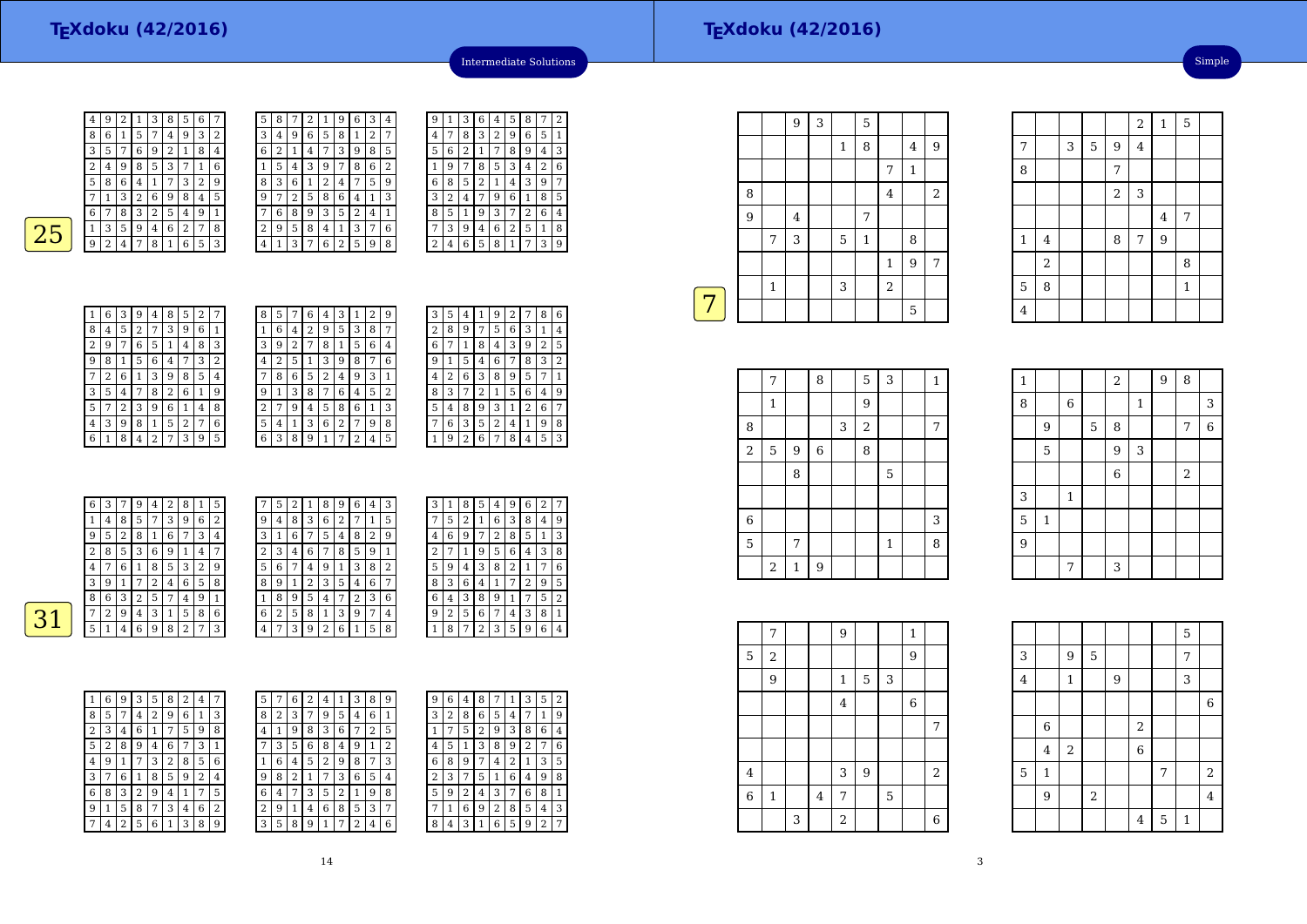#### **TEXdoku (42/2016)**

Easy Solutions

|   |             |              |                |   | $\sqrt{2}$     |              |              | 5                |   |
|---|-------------|--------------|----------------|---|----------------|--------------|--------------|------------------|---|
|   |             | $\mathbf{1}$ | $\overline{2}$ |   | 9              |              |              |                  |   |
|   | $\mathbf 5$ | $\bf 4$      |                |   |                | $\mathbf{1}$ |              |                  | 8 |
|   |             |              | $\mathbf{1}$   | 7 |                |              | $\bf 4$      |                  |   |
|   | $\,4\,$     |              |                |   |                |              |              |                  | 3 |
|   |             | 9            |                |   | 3              |              |              |                  | 5 |
|   |             |              |                |   | $\overline{4}$ |              |              | $\boldsymbol{2}$ |   |
|   |             |              |                |   |                | 8            | $\mathbf{1}$ |                  |   |
| 3 | $\,2$       |              |                |   |                | 5            |              | 7                |   |

|                | 8              | $\overline{c}$ |   |              |            | $\bf 4$ |             |       |
|----------------|----------------|----------------|---|--------------|------------|---------|-------------|-------|
|                |                |                |   | 7            | $\sqrt{2}$ |         |             |       |
| $\overline{6}$ |                |                | 8 |              |            |         |             |       |
|                |                |                | 9 |              | 8          |         |             |       |
| 5              |                | $\overline{4}$ | 7 |              |            |         | $\,$ 6 $\,$ |       |
|                | $\overline{6}$ | $\,1\,$        | 4 | 5            |            | 7       |             | $\,2$ |
|                | 7              | 9              |   | $\mathbf{1}$ |            |         |             |       |
| $\mathbf{1}$   |                |                |   |              | 9          |         | $\bf 4$     |       |
|                |                |                |   |              |            | $\,2$   |             |       |

Easy

| $\overline{\mathbf{4}}$ |                         | $\overline{7}$ |                |       |         | 5              |             |       |
|-------------------------|-------------------------|----------------|----------------|-------|---------|----------------|-------------|-------|
|                         |                         |                | 8              | 3     | 9       | $\overline{7}$ |             | $\,2$ |
|                         | $\,2$                   |                |                |       |         |                |             |       |
|                         |                         |                | $\,2$          |       |         |                |             |       |
| 5                       |                         |                |                |       | $\bf 4$ |                | $\,$ 6 $\,$ |       |
|                         | $\overline{\mathbf{4}}$ | 8              |                |       |         |                |             | 5     |
|                         | $\,$ 6 $\,$             |                |                | $\,2$ | 7       | 9              |             |       |
|                         |                         | $\,2$          | $\overline{9}$ |       | 3       |                |             |       |
|                         | 7                       |                | 6              |       |         |                |             |       |

| $\mathbf 1$ |                  |                |             | $\overline{4}$ | $\overline{5}$ |                |              | 3 |
|-------------|------------------|----------------|-------------|----------------|----------------|----------------|--------------|---|
|             | $\overline{4}$   |                |             | 3              |                | 7              | 9            |   |
|             |                  | 3              | $\,$ 6 $\,$ |                | 9              | 5              | $\mathbf{1}$ |   |
|             |                  | $\overline{6}$ |             |                | $\mathbf{1}$   |                |              |   |
|             |                  | 8              | 7           |                |                | 9              |              |   |
| 3           | $\boldsymbol{9}$ |                |             |                |                | $\mathbf{1}$   |              |   |
|             |                  |                |             |                |                | $\overline{6}$ |              | 8 |
|             |                  |                |             |                |                | $\bf 4$        | 3            |   |
|             |                  | 7              |             |                |                |                |              |   |

|   |   |                         |   |              | $\overline{a}$ |                | 3 |                  |
|---|---|-------------------------|---|--------------|----------------|----------------|---|------------------|
|   | 2 |                         | 3 | $\mathbf{1}$ | 5              | $\,6$          | 8 |                  |
|   |   |                         |   | 9            | $\overline{6}$ |                |   | 5                |
|   |   |                         |   |              |                |                | 5 |                  |
|   |   | $\,1\,$                 |   |              |                | 3              |   | $\boldsymbol{2}$ |
|   |   | $\overline{\mathbf{4}}$ |   | $\,2$        |                |                |   | 9                |
|   |   |                         | 6 |              | 8              |                |   |                  |
| 3 |   |                         |   |              |                | $\overline{4}$ |   | $\mathbf 1$      |
|   |   | 5                       |   |              |                | $\overline{a}$ | 9 |                  |

| $\bf 4$        | $\mathbf 5$ |       |   | 6                       |       |   |       |
|----------------|-------------|-------|---|-------------------------|-------|---|-------|
|                |             | 1     |   | 3                       | 5     |   | $\,2$ |
| $\overline{6}$ |             | $\,2$ |   |                         |       |   | 8     |
|                |             |       | 3 |                         | 8     |   |       |
|                | 4           | 7     |   |                         |       |   |       |
|                |             |       |   | 7                       |       |   |       |
| $\,1\,$        | 6           |       | 8 | $\overline{\mathbf{4}}$ | $\,2$ | 5 | 7     |
|                |             | 8     |   |                         | 3     |   |       |
| 5              | 7           |       |   |                         |       |   | 6     |

|   | 6 | 9 | 8 | 2 | 4                       | 3 | 5              | 1 |
|---|---|---|---|---|-------------------------|---|----------------|---|
| 8 | 1 | 2 | 5 | 9 | 3                       | 6 | 4              | 7 |
| 5 | 4 | 3 | 6 | 7 | 1                       | 2 | 9              | 8 |
| 3 | 5 | 1 | 7 | 8 | 9                       | 4 | 6              | 2 |
| 4 | 2 |   | 1 | 5 | 6                       | 9 | 8              | 3 |
| 6 | 9 | 8 | 4 | 3 | $\overline{\mathbf{c}}$ | 7 | 1              | 5 |
| 1 | 8 | 6 | 3 | 4 |                         | 5 | $\overline{2}$ | g |
| 9 | 7 | 5 | 2 | 6 | 8                       | 1 | 3              | 4 |
| 2 | 3 | 4 | 9 | 1 | 5                       | 8 | 7              | 6 |
|   |   |   |   |   |                         |   |                |   |

| 3 | 8 | 2            | 1 | 9 | 6              | 4              |   | 5 |
|---|---|--------------|---|---|----------------|----------------|---|---|
| 9 | 4 | 5            | 3 | 7 | $\overline{2}$ | 6              | 8 | 1 |
| 6 | 1 | 7            | 8 | 4 | 5              | 9              | 2 | 3 |
|   | 2 | 3            | 9 | 6 | 8              | 1              | 5 | 4 |
| 5 | 9 | 4            | 7 | 2 | 1              | 3              | 6 | 8 |
| 8 | 6 | $\mathbf{1}$ | 4 | 5 | 3              | 7              | 9 | 2 |
| 2 | 7 | 9            | 5 | 1 | 4              | 8              | 3 | 6 |
| 1 | 3 | 6            | 2 | 8 | 9              | 5              | 4 | 7 |
| 4 | 5 | 8            | 6 | 3 | 7              | $\overline{2}$ | 1 | 9 |

| 4 | 3 |   | 1 | 6 | 2 | 5              | 9 | 8 |
|---|---|---|---|---|---|----------------|---|---|
| 6 | 5 | 1 | 8 | 3 | 9 | 7              | 4 | 2 |
| 8 | 2 | 9 | 4 | 7 | 5 | 3              | 1 | 6 |
| 7 | 9 | 6 | 2 | 5 | 1 | 8              | 3 | 4 |
| 5 | 1 | 3 | 7 | 8 | 4 | $\overline{c}$ | 6 | 9 |
| 2 | 4 | 8 | 3 | 9 | 6 | 1              | 7 | 5 |
| 3 | 6 | 4 | 5 | 2 | 7 | 9              | 8 | 1 |
| 1 | 8 | 2 | 9 | 4 | 3 | 6              | 5 | 7 |
| g | 7 | 5 | 6 | 1 | 8 | 4              | 2 | 3 |

|   |   | 9 | 2 | 4 | 5 | 8 | 6 | 3 |
|---|---|---|---|---|---|---|---|---|
| 6 | 4 | 5 | 1 | 3 | 8 |   | 9 | 2 |
| 2 | 8 | 3 | 6 | 7 | 9 | 5 | 1 | 4 |
|   | 2 | 6 | 4 | 9 | 1 | 3 | 8 | 5 |
| 5 | 1 | 8 |   | 2 | 3 | 9 | 4 | 6 |
| 3 | 9 | 4 | 5 | 8 | 6 | 1 | 2 |   |
| 4 | 3 |   | 9 | 5 | 2 | 6 | 7 | 8 |
| 9 | 5 | 2 | 8 | 6 | 7 | 4 | 3 | 1 |
| 8 | 6 |   | 3 |   | 4 | 2 | 5 | 9 |

| 1 | 5 | 6 | 8 | 7 | 2 | 9 | 3              | 4              |
|---|---|---|---|---|---|---|----------------|----------------|
| 4 | 2 | 9 | 3 | 1 | 5 | 6 | 8              | 7              |
| 8 | 3 | 7 | 4 | 9 | 6 | 1 | $\overline{2}$ | 5              |
| 2 | 9 | 3 | 1 | 8 | 4 |   | 5              | 6              |
| 5 | 8 | 1 | 9 | 6 |   | 3 | 4              | $\overline{2}$ |
|   | 6 | 4 | 5 | 2 | 3 | 8 | 1              | 9              |
| 9 | 1 | 2 | 6 | 4 | 8 | 5 | 7              | 3              |
| 3 | 7 | 8 | 2 | 5 | 9 | 4 | 6              | 1              |
| 6 | 4 | 5 | 7 | 3 |   | 2 | 9              | 8              |
|   |   |   |   |   |   |   |                |                |

| 4 | 5 | g | 2 | 6 | 8 | 7 | 1 | 3 |
|---|---|---|---|---|---|---|---|---|
|   | 8 | 1 | 9 | 3 | 4 | 5 | 6 | 2 |
| 6 | 3 | 2 | 7 | 1 | 5 | 4 | 9 | 8 |
| 2 | 1 | 5 | 3 | 9 | 6 | 8 | 7 | 4 |
| 3 | 4 | 7 | 5 | 8 | 1 | 6 | 2 | 9 |
| 8 | 9 | 6 | 4 | 7 | 2 | 1 | 3 | 5 |
| 1 | 6 | 3 | 8 | 4 | 9 | 2 | 5 | 7 |
| g | 2 | 8 | 6 | 5 | 7 | 3 | 4 | 1 |
| 5 |   | 4 | 1 | 2 | 3 | 9 | 8 | 6 |

|   | 3 | 2 | 4 |   | 6 | 9 | 5 | 8 |  |
|---|---|---|---|---|---|---|---|---|--|
| 6 |   | 9 | 3 | 8 | 5 | 2 | 4 |   |  |
| 5 | 8 | 4 | 9 | 2 | 1 |   | 3 | 6 |  |
| 2 | 9 |   | ı | 6 | 4 | 5 | 8 | 3 |  |
| 8 | 1 | 5 | 7 | 3 | 9 | 4 | 6 | 2 |  |
| 4 | 6 | 3 | 8 | 5 | 2 |   | 9 | 7 |  |
| 9 | 2 |   | 6 | 4 | 8 | 3 |   | 5 |  |
|   | 4 | 6 | 5 | 1 | 3 | 8 | 2 | 9 |  |
| З | 5 | 8 | 2 | 9 | 7 | 6 | 1 | 4 |  |

| 1 | 4 | 5 | 8 | 6 | 2 | 9              | 7              | 3 |  |
|---|---|---|---|---|---|----------------|----------------|---|--|
| 9 | 3 | 8 | 7 | 1 | 5 | 4              | $\overline{2}$ | 6 |  |
| 2 | 7 | 6 | 9 | 3 | 4 | 5              | 8              | 1 |  |
| 7 | 6 | 9 | 5 | 8 | 1 | $\overline{2}$ | 3              | 4 |  |
| 3 | 5 | 2 | 4 | 9 | 6 | 8              | 1              | 7 |  |
| 4 | 8 | 1 | 3 | 2 | 7 | 6              | 9              | 5 |  |
| 6 | 1 | 7 | 2 | 5 | 9 | 3              | 4              | 8 |  |
| 8 | 9 | 4 | 6 | 7 | 3 | 1              | 5              | 2 |  |
| 5 | 2 | 3 | 1 | 4 | 8 | 7              | 6              | 9 |  |

| $\overline{c}$ |   | 3 | 8              | 5 | 4 | 6              | 9              | 1 |
|----------------|---|---|----------------|---|---|----------------|----------------|---|
| 9              | 8 | 6 | 1              | 7 | 2 | 3              | 4              | 5 |
| 4              | 5 | 1 | 9              | 3 | 6 | 7              | 8              | 2 |
| 5              | 9 | 8 | 3              | 1 | 7 | $\overline{2}$ | 6              | 4 |
| 3              | 4 | 7 | 6              | 2 | 9 | 5              | 1              | 8 |
| 1              | 6 | 2 | 5              | 4 | 8 | 9              | 7              | 3 |
| 6              | 1 | 5 | 7              | 8 | 3 | 4              | $\overline{2}$ | 9 |
| 8              | 2 | 9 | 4              | 6 | 5 | 1              | 3              | 7 |
|                | 3 | 4 | $\overline{2}$ | 9 | 1 | 8              | 5              | 6 |

| 3 | 9 | 4 | 8 | 6 |   | 1              | 5 | 2 |
|---|---|---|---|---|---|----------------|---|---|
| 5 | 7 | 2 | 4 | 1 | 3 | 6              | 8 | 9 |
| 6 | 1 | 8 | 5 | 2 | 9 | 7              | 3 | 4 |
| 8 | 5 | 7 | 3 | 9 | 6 | $\overline{2}$ | 4 | 1 |
| 4 | 6 | 3 | 1 | 8 | 2 | 9              | 7 | 5 |
| 1 | 2 | 9 | 7 | 4 | 5 | 8              | 6 | 3 |
| 9 | 8 | 6 | 2 | 3 | 4 | 5              | 1 | 7 |
| 2 | 3 | 5 | 6 | 7 | 1 | 4              | 9 | 8 |
|   | 4 | 1 | 9 | 5 | 8 | 3              | 2 | 6 |

| 2 | 5 | 9              | 4              | 6 | 1 |   | 3 | 8 |
|---|---|----------------|----------------|---|---|---|---|---|
| 1 | 6 | 4              | 3              | 8 | 7 | 2 | 9 | 5 |
| 8 |   | 3              | $\overline{2}$ | 5 | 9 | 4 | 1 | 6 |
| 3 | 9 | 5              | 7              | 4 | 2 | 8 | 6 | 1 |
| 4 | 8 | 6              | 9              | 1 | 5 | 3 | 7 | 2 |
|   | 2 | 1              | 8              | 3 | 6 | 9 | 5 | 4 |
| 5 | 3 | 7              | 1              | 2 | 8 | 6 | 4 | 9 |
| 9 | 1 | 8              | 6              | 7 | 4 | 5 | 2 | 3 |
| 6 | 4 | $\overline{2}$ | 5              | 9 | 3 | 1 | 8 | 7 |

| 9 | 6 |   | 1 | 5 | 4 | 3 | 8              | 2 |
|---|---|---|---|---|---|---|----------------|---|
| 3 | 1 | 4 | 7 | 8 | 2 | 5 | 6              | 9 |
| 2 | 5 | 8 | 3 | 6 | 9 | 7 | 1              | 4 |
| 4 | 2 | 1 | 5 | 9 | 8 | 6 | 3              | 7 |
| 7 | 9 | 6 | 2 | 3 | 1 | 8 | 4              | 5 |
| 8 | 3 | 5 | 4 | 7 | 6 | 9 | $\overline{2}$ | 1 |
| 6 | 4 | 9 | 8 | 1 |   | 2 | 5              | 3 |
| 1 | 8 | 3 | 9 | 2 | 5 | 4 | 7              | 6 |
| 5 |   | 2 | 6 | 4 | 3 | 1 | 9              | 8 |
|   |   |   |   |   |   |   |                |   |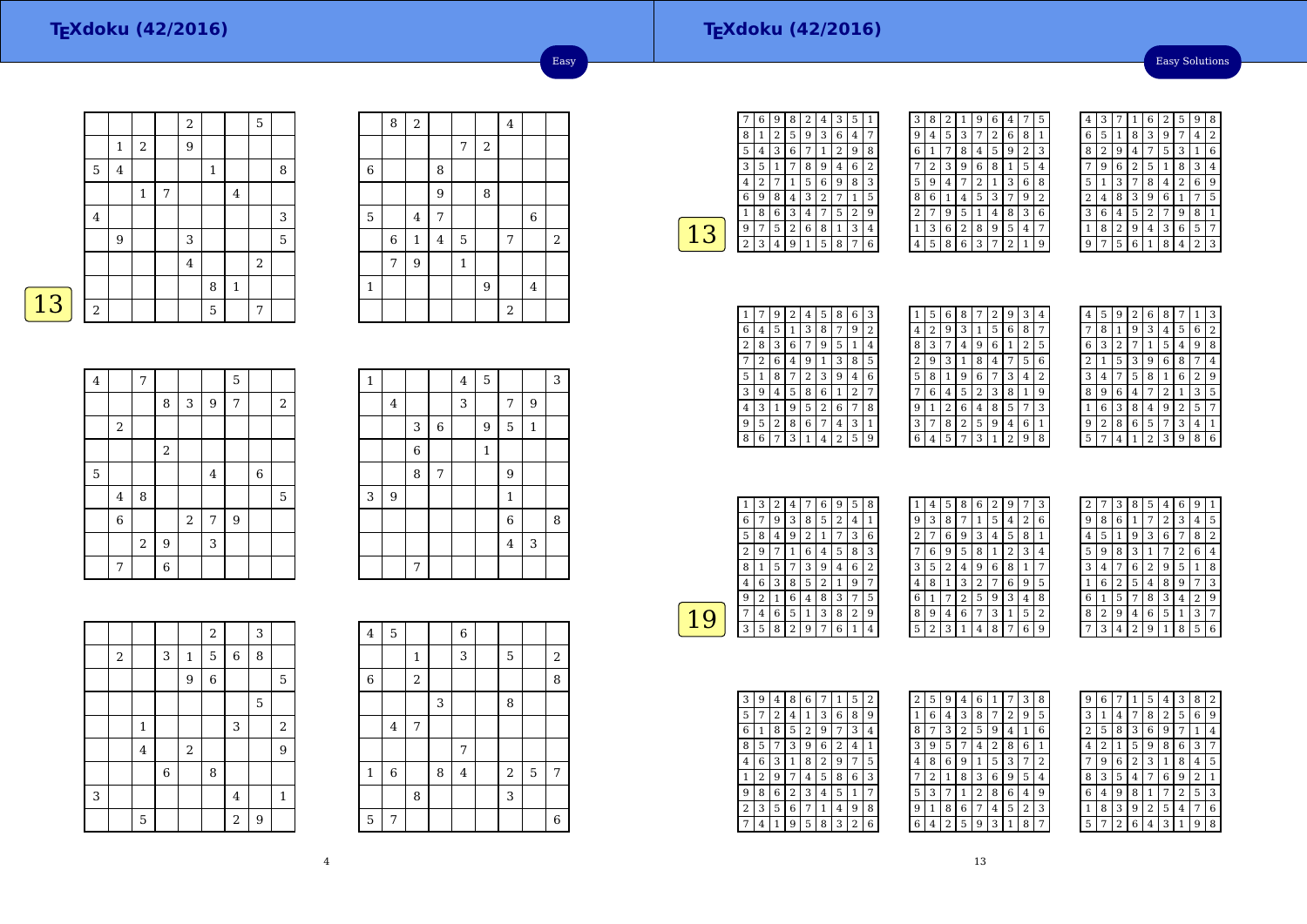Easy

 $\begin{array}{|c|c|c|}\n\hline\n8 & 1 \\
\hline\n4 & \hline\n\end{array}$ 



| 8 | 5 | 3 | 4              | 2 | 9              |   | 6 | 1              |
|---|---|---|----------------|---|----------------|---|---|----------------|
|   | 4 | 9 | 1              | 6 | 5              | 8 | 2 | 3              |
| 6 | 2 | 1 | 3              | 7 | 8              | 5 | 4 | 9              |
| 1 | 6 | 8 | 5              | 9 | $\overline{2}$ | 4 | 3 | 7              |
| 5 | 7 | 4 | 8              | 3 | 1              | 2 | 9 | 6              |
| 9 | 3 | 2 | 6              | 4 | 7              | 1 | 5 | 8              |
| 2 | 8 | 7 | 9              | 5 | 6              | 3 | 1 | 4              |
| 3 | 9 | 5 | 7              | 1 | 4              | 6 | 8 | $\overline{2}$ |
| 4 | 1 | 6 | $\overline{2}$ | 8 | 3              | 9 | 7 | 5              |

|   | 2 | 7 | 5 | 1              | З | 8 | 4              | 9              | 6              |
|---|---|---|---|----------------|---|---|----------------|----------------|----------------|
|   | 8 | 6 | 9 | 4              | 2 | 5 | 1              | 7              | 3              |
|   |   | 3 | 4 | 6              | 9 | 7 | 8              | $\overline{2}$ | 5              |
|   |   | 5 | 1 | $\overline{2}$ | 8 | 3 | 6              | 4              | 9              |
|   | 3 | 4 | 2 | 9              | 1 | 6 | 5              | 8              | 7              |
|   | 9 | 8 | 6 | 7              | 5 | 4 | 3              | 1              | $\overline{2}$ |
| İ | 5 | 9 | 3 | 8              | 7 | 1 | $\overline{c}$ | 6              | 4              |
|   | 4 | 2 | 8 | 5              | 6 | 9 | 7              | 3              | 1              |
|   | 6 | 1 | 7 | 3              | 4 | 2 | 9              | 5              | 8              |
|   |   |   |   |                |   |   |                |                |                |

Simple Solutions

| 3 | 6 | 4              | 1 | 5 | 8              | 7              | 2 | 9 |  |
|---|---|----------------|---|---|----------------|----------------|---|---|--|
| 9 | 2 | 7              | 4 | 6 | 3              | 8              | 1 | 5 |  |
| 1 | 5 | 8              | 2 | 7 | 9              | 4              | 6 | 3 |  |
| 7 | 4 | 3              | 6 | 9 | $\overline{c}$ | 1              | 5 | 8 |  |
| 6 | 8 | 9              | 5 | 1 | 4              | 3              | 7 | 2 |  |
| 5 | 1 | $\overline{2}$ | 8 | 3 | 7              | 6              | 9 | 4 |  |
| 4 | 9 | 5              | 7 | 8 | 6              | $\overline{2}$ | 3 | 1 |  |
| 2 | 3 | 6              | 9 | 4 | $\mathbf{1}$   | 5              | 8 | 7 |  |
| 8 |   | 1              | 3 | 2 | 5              | 9              | 4 | 6 |  |

| 5 | 2 | 6 | 3              | 8 | 9 | 1 | 4 | 7 |
|---|---|---|----------------|---|---|---|---|---|
| 8 | 3 | 4 | 7              | 1 | 5 | 2 | 9 | 6 |
| 1 |   | 9 | 4              | 6 | 2 | 8 | 5 | 3 |
|   | 1 | 5 | 8              | 2 | 4 | 3 | 6 | 9 |
| 3 | 6 | 8 | 1              | 9 | 7 | 5 | 2 | 4 |
| 9 | 4 | 2 | 5              | 3 | 6 |   | 1 | 8 |
| 6 | 8 | 3 | $\overline{2}$ | 4 | 1 | 9 | 7 | 5 |
| 2 | 9 | 7 | 6              | 5 | 8 | 4 | 3 | 1 |
| 4 | 5 | 1 | 9              | 7 | 3 | 6 | 8 | 2 |

| 5 | 4 | 8            | 2 | 3              |   |                |   |             |
|---|---|--------------|---|----------------|---|----------------|---|-------------|
| 2 | 6 | $\mathbf{1}$ |   | 4              | 5 | 3              | 8 | 9           |
| 3 |   | 9            | 8 | 6              | 1 | 4              | 5 | 2           |
| 1 | 5 | 4            | 3 | $\overline{2}$ |   | 9              | 6 | 8           |
| 6 | 9 | 7            | 4 | 5              | 8 | 1              | 2 | 3           |
| 8 | 3 | 2            | 1 | 9              | 6 | 5              |   | 4           |
| 9 | 2 | 6            | 5 | 7              | 3 | 8              | 4 | 1           |
| 4 | 8 | 5            | 9 | 1              | 2 | 7              | 3 | 6           |
|   | 1 | 3            | 6 | 8              | 4 | $\overline{2}$ | 9 | 5           |
|   |   |              |   |                |   |                |   | 9<br>6<br>1 |

|        | 4 | 9 | 3 |   | 5              | 6 | 2 | 8              | 6              | 9 | 4 | 8 | 3 | 2 | 1 | 5 | 7 |
|--------|---|---|---|---|----------------|---|---|----------------|----------------|---|---|---|---|---|---|---|---|
| ⇁      | ∍ | 5 | 6 |   | 8              | 3 | 4 | 9              | 7              |   | 3 | 5 | 9 | 4 | 8 | 2 | 6 |
| 3      | 8 | 6 | 2 | 9 | 4              |   | 1 | 5              | 8              | 5 | 2 | ı | 7 | 6 | 3 | 4 | 9 |
| 8      | 5 |   | 9 | 6 | 3              | 4 | ⇁ | $\overline{2}$ | 9              | ¬ | 8 | 4 | 2 | 3 | 5 | 6 | 1 |
| 9      | 6 | 4 | 8 | 2 | 7              | 5 | 3 | 1              | $\overline{2}$ | 3 | 6 | 9 |   | 5 | 4 | 7 | 8 |
| ∍<br>∠ | 7 | 3 | 4 | 5 | 1              | 9 | 8 | 6              | 1              | 4 | 5 | 6 | 8 | 7 | 9 | 3 | 2 |
| 4      | 3 | 2 | 5 | 8 | 6              |   | 9 | 7              | 3              | 2 | 9 |   | 4 |   | 6 | 8 | 5 |
| 5      |   | 8 | 7 | 3 | 9              | 2 | 6 | 4              | 5              | 8 | 7 | 3 | 6 | 9 | 2 |   | 4 |
| 6      | 9 | 7 |   | 4 | $\overline{2}$ | 8 | 5 | 3              | $\overline{4}$ | 6 |   | 2 | 5 | 8 | 7 | 9 | 3 |

4

| 9 |   | 2 | 8              | 4 | 5              | 3                       | 6 |   |
|---|---|---|----------------|---|----------------|-------------------------|---|---|
| 4 | 1 | 3 | 7              | 6 | 9              | 8                       | 5 | 2 |
| 8 | 6 | 5 | $\mathbf{1}$   | 3 | $\overline{c}$ | 4                       | 9 | 7 |
| 2 | 5 | 9 | 6              | 1 | 8              | 7                       | 3 | 4 |
|   | 4 | 8 | $\overline{2}$ | 9 | 3              | 5                       | 1 | 6 |
| 1 | 3 | 6 | 4              | 5 | 7              | $\overline{\mathbf{c}}$ | 8 | 9 |
| 6 | 8 | 4 | 5              | 7 | 1              | 9                       | 2 | 3 |
| 5 | 9 | 7 | 3              | 2 | 6              | 1                       | 4 | 8 |
| 3 | 2 | 1 | 9              | 8 | 4              | 6                       | 7 | 5 |

| 1 | 7              | 5 | 3 | 2 | 6 | 9 | 8 | 4 |
|---|----------------|---|---|---|---|---|---|---|
| 8 | 4              | 6 | 9 | 7 | 1 | 2 | 5 | 3 |
| 2 | 9              | 3 | 5 | 8 | 4 | 1 | 7 | 6 |
|   | 5              | 2 | 4 | 9 | 3 | 6 | 1 | 8 |
| 4 | 8              | 9 | 1 | 6 | 7 | 3 | 2 | 5 |
| 3 | 6              | 1 | 2 | 5 | 8 | 4 | 9 | 7 |
| 5 | 1              | 8 | 6 | 4 | 2 | 7 | 3 | 9 |
| 9 | 3              | 4 | 7 | 1 | 5 | 8 | 6 | 2 |
| 6 | $\overline{2}$ | 7 | 8 | 3 | 9 | 5 | 4 | 1 |

| 3            | 7 | 4              | 8 | 9      | 2 | 6 |   | 5              | 6 |                | 8 | 3 | 2 | ı              | 4 | 5 | 9 |
|--------------|---|----------------|---|--------|---|---|---|----------------|---|----------------|---|---|---|----------------|---|---|---|
| 5            | 2 | 1              | 3 | 6      | 4 | 7 | 9 | 8              | 3 | $\overline{2}$ | 9 | 5 | 4 | 8              | 6 | 7 |   |
| 8            | 9 | 6              | 7 | ┸      | 5 | 3 | 2 | 4              | 4 | 5              | 1 | 6 | 9 | 7              | 2 | 3 | 8 |
| 2            | 3 | 5              | 9 | 4      |   | 8 | 6 | 1              | 8 | 3              | 7 | 4 | 5 | 9              | 1 | 2 | 6 |
| $\mathbf{1}$ | 6 | 8              | 2 | 5      | 3 | 9 | 4 | 7              | 9 | 6              | 5 | 1 | 8 | $\overline{2}$ | 3 | 4 | 7 |
| 7            | 4 | 9              |   | 8      | 6 | 2 | 5 | 3              | 1 | 4              | 2 | 7 | 3 | 6              | 9 | 8 | 5 |
| 4            | 5 | 7              | 6 | 3      | 9 |   | 8 | $\overline{2}$ | 5 | 1              | 4 | 8 | 6 | 3              | 7 | 9 | 2 |
| 6            | 1 | $\overline{2}$ | 4 | 7      | 8 | 5 | 3 | 9              | 7 | 9              | 3 | 2 | 1 | 5              | 8 | 6 | 4 |
| 9            | 8 | 3              | 5 | າ<br>∠ |   | 4 | 7 | 6              | h | 8              | 6 | 9 | 7 | 4              | 5 |   | 3 |
|              |   |                |   |        |   |   |   |                |   |                |   |   |   |                |   |   |   |

|    |   |            |   |             | 7 |   |                | 5 |                |
|----|---|------------|---|-------------|---|---|----------------|---|----------------|
|    | 6 |            |   | 3           |   |   | $\overline{2}$ |   |                |
|    | 5 |            |   |             |   |   |                |   | 6              |
|    |   | 9          |   |             |   | 4 |                |   | 3              |
|    |   |            |   |             |   |   | $\overline{4}$ | 6 |                |
|    |   |            |   |             | 5 |   |                |   | 7              |
|    |   | $\sqrt{2}$ |   | $\,$ 6 $\,$ |   | 8 | 3              |   |                |
|    |   |            |   |             |   | 3 |                |   | 9              |
| 19 |   |            | 8 | $\sqrt{2}$  |   |   |                |   | $\overline{4}$ |
|    |   |            |   |             |   |   |                |   |                |

| $\overline{2}$ | 7           |   |                | 5              |       | $\boldsymbol{6}$ |   |       |
|----------------|-------------|---|----------------|----------------|-------|------------------|---|-------|
| 9              |             |   |                |                |       |                  |   |       |
|                |             |   |                | 3              | $\,6$ |                  | 8 | $\,2$ |
|                |             |   |                |                |       |                  |   |       |
|                | 4           |   |                | $\overline{2}$ |       |                  |   |       |
|                | $\,$ 6 $\,$ |   |                |                |       |                  |   | 3     |
| $\,6\,$        |             | 5 |                | 8              | 3     | $\bf 4$          |   |       |
|                | $\,2$       |   | $\overline{4}$ |                |       |                  | 3 |       |
| 7              |             |   | $\overline{a}$ | 9              |       |                  | 5 |       |

| 3           |                         |                |                |              |   |                |                | $\overline{2}$ |
|-------------|-------------------------|----------------|----------------|--------------|---|----------------|----------------|----------------|
|             | 7                       | $\,2$          |                | $\mathbf{1}$ |   |                | 8              |                |
| $\,$ 6 $\,$ | $\mathbf{1}$            |                |                | $\,2$        | 9 | 7              |                |                |
|             |                         |                |                |              |   | $\overline{a}$ |                |                |
|             |                         |                |                |              |   |                | 7              | 5              |
|             | $\overline{\mathbf{c}}$ | $\overline{9}$ | 7              |              |   |                | $\overline{6}$ | $\overline{3}$ |
|             | 8                       |                |                |              |   |                | $\mathbf{1}$   |                |
|             |                         |                | $\overline{6}$ | 7            |   |                | $\overline{9}$ |                |
|             |                         |                | 9              |              |   | 3              |                |                |

5

 $\frac{3}{\frac{1}{2}}$   $\frac{1}{2}$ 

9

 $3 \mid 5 \mid$  1 2

3

6

 $\begin{array}{|c|c|c|c|c|}\n\hline\n6 & 2 \\
\hline\n\end{array}$ 

6

8<sup>9</sup> <sup>4</sup>

 $\begin{array}{c|c} 5 & 9 \end{array}$ 

 $\begin{array}{c|c} & 4 \\ \hline 8 & \end{array}$ 

6 8 4

 $2 \mid 9 \mid 3 \mid 4$ 

 $\begin{array}{|c|c|c|c|c|}\n\hline\n1 & 5 & 6 \\
\hline\n\end{array}$ 

| $\overline{a}$ |   |   |            | 6 |   |                |                |                  |  |
|----------------|---|---|------------|---|---|----------------|----------------|------------------|--|
|                |   | 4 |            | 8 | 7 |                |                |                  |  |
|                |   | 3 | $\sqrt{2}$ | 5 |   | $\overline{4}$ | $\mathbf{1}$   |                  |  |
|                |   | 5 |            |   |   | 8              |                |                  |  |
|                | 8 |   |            |   |   | 3              |                | $\boldsymbol{2}$ |  |
| 7              |   |   |            |   |   |                |                | $\overline{4}$   |  |
|                |   |   |            |   | 8 |                |                |                  |  |
|                |   |   |            |   |   | 5              | $\overline{2}$ | 3                |  |
| $\overline{6}$ | 4 |   | 5          |   |   | $\mathbf{1}$   |                | 7                |  |

|                |                |                |            |       |              | 3                       |            |  |
|----------------|----------------|----------------|------------|-------|--------------|-------------------------|------------|--|
|                |                | $\overline{4}$ |            | 8     | $\sqrt{2}$   | 5                       |            |  |
| $\sqrt{2}$     | 5              | 8              | 3          | $\,6$ |              |                         |            |  |
|                |                | $\mathbf{1}$   |            |       |              |                         | 3          |  |
| $\overline{7}$ |                | 6              | $\sqrt{2}$ |       | $\mathbf{1}$ |                         |            |  |
|                | 3              |                |            |       |              |                         | $\sqrt{2}$ |  |
|                | $\overline{4}$ |                |            |       | 7            |                         |            |  |
| $\mathbf{1}$   | 8              | 3              |            |       |              | $\overline{\mathbf{4}}$ | 7          |  |
|                |                |                | 6          |       |              |                         |            |  |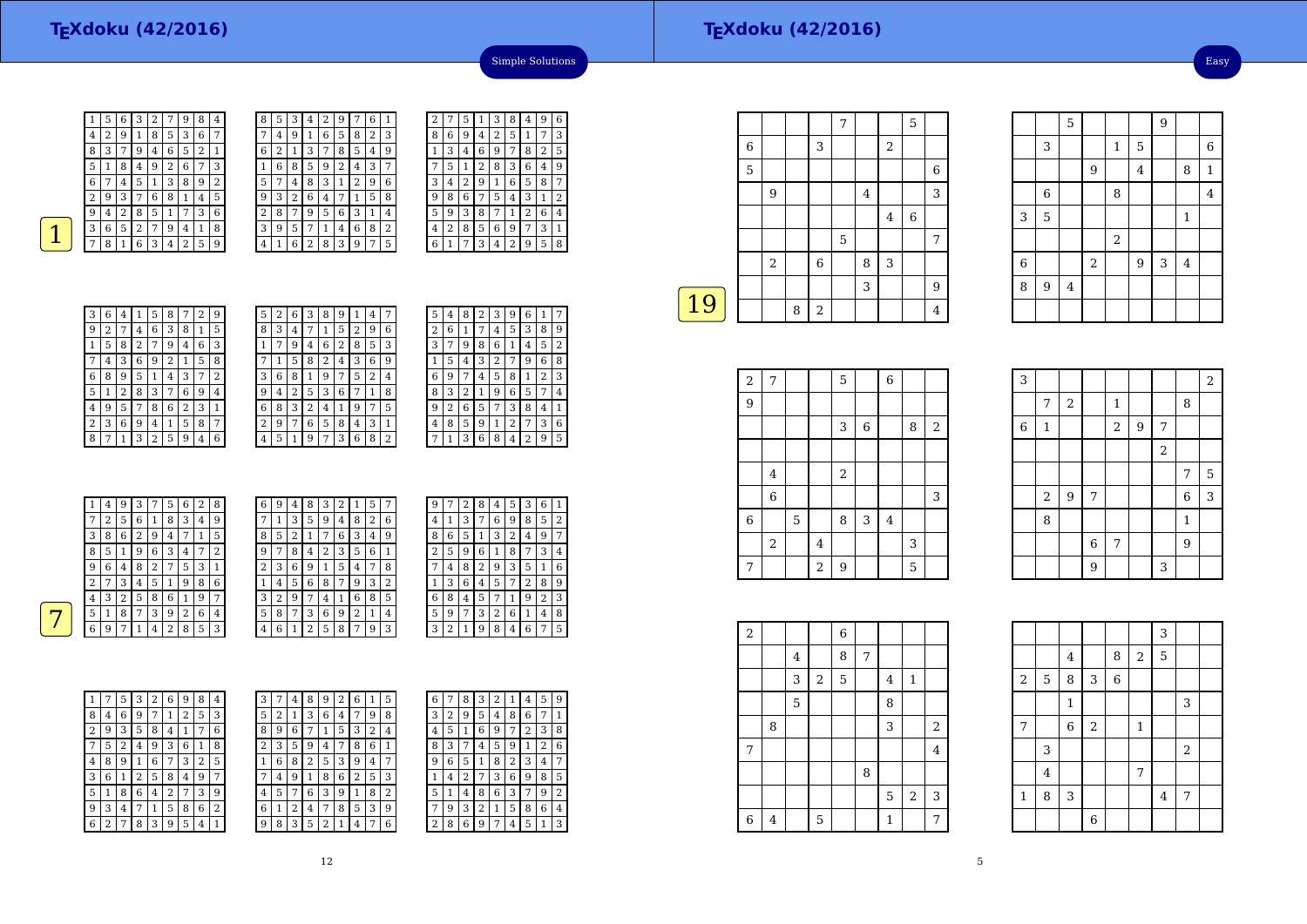|   |                |   | $\,1\,$    |              | 8            |                | $\,$ 6 $\,$ |                |
|---|----------------|---|------------|--------------|--------------|----------------|-------------|----------------|
|   | 6              |   |            |              |              | 9              | 3           | $\sqrt{2}$     |
| 3 |                |   |            |              |              |                |             | $\bf 4$        |
|   | $\overline{4}$ | 9 | 8          |              |              |                |             | $\overline{6}$ |
|   |                | 6 |            | $\mathbf{1}$ | $\sqrt{ }$   |                |             | 9              |
| 7 |                | 3 | $\sqrt{2}$ |              |              |                |             |                |
|   | 7              |   |            |              |              | $\overline{4}$ |             |                |
|   |                |   |            |              | $\,6$        |                |             | 8              |
| 9 |                |   |            |              | $\mathbf{1}$ |                |             |                |
|   |                |   |            |              |              |                |             |                |

| $\overline{5}$ |                  |   | $\mathbf{1}$   |              |                |                | $\bf 4$      |
|----------------|------------------|---|----------------|--------------|----------------|----------------|--------------|
|                |                  |   |                |              |                |                |              |
|                |                  |   | 7              |              | $\overline{9}$ | 8              |              |
|                | $\overline{4}$   | 3 |                |              |                | $\overline{6}$ |              |
|                | $\boldsymbol{6}$ |   |                |              | 7              |                | 9            |
| $\overline{9}$ |                  | 5 |                |              |                |                |              |
|                |                  |   |                | 5            |                | $\bf 4$        | $\mathbf{1}$ |
|                |                  | 8 | $\overline{4}$ | $\mathbf{1}$ |                | 7              |              |
|                | 3                |   |                |              |                |                |              |

Intermediate

|    | 3 |                |            |                |       |            |                |   | 4 |
|----|---|----------------|------------|----------------|-------|------------|----------------|---|---|
|    | 9 |                |            |                |       | 5          | $\overline{2}$ | 6 | 8 |
|    | 7 | $\overline{2}$ |            |                |       |            |                | 5 |   |
|    |   |                |            |                |       |            |                |   |   |
|    |   | 5              | $\sqrt{2}$ |                |       | 4          |                | 9 |   |
|    |   | 6              |            |                | $\,2$ |            | 5              | 4 | 3 |
|    |   | 7              |            |                |       | $\sqrt{2}$ |                |   |   |
|    |   |                |            | $\overline{4}$ |       |            | 7              |   | 6 |
| 55 |   |                | $\bf 4$    | 9              |       |            |                |   |   |
|    |   |                |            |                |       |            |                |   |   |

|       |                |              | 8     |                |             |                |             |                |
|-------|----------------|--------------|-------|----------------|-------------|----------------|-------------|----------------|
| $\,6$ |                |              |       |                | $\mathbf 1$ | 7              |             |                |
|       | $\mathbf 5$    | 7            |       |                |             | 8              |             | $\sqrt{2}$     |
|       |                |              |       |                |             | $\overline{6}$ |             |                |
|       |                |              |       |                | 8           |                |             |                |
| 5     |                | $\mathbf{1}$ |       |                |             |                | $\bf 4$     | 9              |
|       |                | 9            |       |                | $\,$ 6 $\,$ |                | $\mathbf 1$ | 5              |
|       |                |              | $\,2$ | $\overline{9}$ |             |                |             | $\overline{6}$ |
|       | $\overline{4}$ |              |       | $\mathbf 1$    | 7           |                |             |                |

| 9                |   | 3              |                         |            |                         |   |   |   |
|------------------|---|----------------|-------------------------|------------|-------------------------|---|---|---|
|                  |   | 8              |                         | $\sqrt{2}$ | 9                       |   | 5 |   |
|                  | 6 | $\overline{c}$ |                         | 7          | 8                       |   |   | 3 |
|                  |   |                |                         |            |                         |   |   |   |
| 6                |   |                | $\sqrt{2}$              |            | $\overline{\mathbf{4}}$ |   |   | 7 |
|                  |   |                |                         | 9          | $\overline{6}$          |   | 8 | 5 |
|                  |   |                |                         |            |                         |   | 6 |   |
| 7                |   |                | $\overline{\mathbf{4}}$ |            |                         |   |   |   |
| $\boldsymbol{2}$ |   | $\overline{6}$ | 5                       |            |                         | 7 |   |   |

|            |             | 3 |             |            |                | 5              |              |   |
|------------|-------------|---|-------------|------------|----------------|----------------|--------------|---|
|            | $\bf 4$     |   |             | 7          |                |                | $\,$ 6 $\,$  |   |
| $\sqrt{2}$ |             |   | $\,$ 6 $\,$ |            |                | $\overline{4}$ |              | 3 |
|            |             |   |             | 6          |                |                |              |   |
|            | $\,2$       |   |             | 3          | 9              |                |              |   |
|            | 5           |   |             |            | $\overline{2}$ |                | $\mathbf{1}$ |   |
| 5          |             |   |             |            |                | $\mathbf{1}$   |              |   |
|            | 3           |   |             |            | 5              |                | 7            |   |
|            | $\mathbf 1$ |   | 4           | $\sqrt{2}$ |                |                | 9            |   |

|              |   |             | $\overline{6}$ |              |                |                |   | 9           |
|--------------|---|-------------|----------------|--------------|----------------|----------------|---|-------------|
| $\mathbf{1}$ |   |             | $\overline{a}$ | 9            |                | 3              | 8 |             |
| 3            |   | $\,2$       |                | 8            |                |                |   |             |
|              |   | 5           | $\,1\,$        |              |                |                |   | $\,$ 6 $\,$ |
|              | 8 | 6           |                |              |                | 9              | 3 |             |
|              |   |             |                |              | $\,$ 6 $\,$    | $\overline{4}$ |   |             |
|              |   |             |                |              | 8              | 6              |   |             |
|              |   | $\mathbf 1$ |                |              | $\overline{a}$ |                |   |             |
|              | 3 |             |                | $\mathbf{1}$ |                |                |   |             |

|              | 5 | $\bf 4$        |              | $\,2$   | $\overline{7}$ |   |       |
|--------------|---|----------------|--------------|---------|----------------|---|-------|
|              | 8 |                | $\mathbf 5$  |         |                |   |       |
|              | 7 |                |              | 3       |                |   |       |
|              |   |                |              | 7       | 8              |   | $\,2$ |
|              |   |                |              | 9       | 5              |   |       |
|              | 3 |                | $\mathbf{1}$ | 5       |                |   |       |
|              |   | 8              | 3            |         | $\sqrt{2}$     |   |       |
|              |   |                |              | $\bf 4$ |                | 9 |       |
| $\mathbf{1}$ |   | $\overline{2}$ |              |         | $\overline{4}$ |   |       |

|                |   |   |   |   | 6 |                |   |                  |   |
|----------------|---|---|---|---|---|----------------|---|------------------|---|
| 3              | 6 |   | 5 |   |   |                |   |                  |   |
|                |   |   |   |   | 9 |                | 8 |                  |   |
|                |   |   |   |   |   |                |   |                  | 9 |
| 8              |   |   | 2 |   |   |                | 5 |                  |   |
| $\overline{4}$ | 7 | 3 |   |   |   |                |   |                  |   |
| $\sqrt{2}$     |   |   |   | 7 |   |                |   | 9                |   |
| 7              | 3 |   |   | 8 |   | $\overline{4}$ |   | $\boldsymbol{2}$ |   |
|                |   |   |   | 3 |   |                |   |                  | 5 |

|                |            |                |                |                | $\overline{9}$ | 3              |   | $\overline{4}$ |
|----------------|------------|----------------|----------------|----------------|----------------|----------------|---|----------------|
| 8              | $\sqrt{2}$ | 9              |                |                |                | $\mathbf{1}$   |   | 7              |
| $\overline{4}$ |            |                |                |                |                |                |   |                |
|                |            |                |                |                | $\overline{5}$ |                |   |                |
|                |            | 3              | $\overline{9}$ |                |                |                |   |                |
|                | 7          |                |                |                | $\mathbf{1}$   |                |   |                |
|                | 5          |                |                | $\overline{2}$ |                | 9              | 8 |                |
|                |            | $\overline{7}$ |                |                |                | $\overline{4}$ |   | 3              |
| 3              |            |                |                | 5              | $\bf 4$        |                |   | $\mathbf{1}$   |

|                | 9       | 8              |       |             |                |                | 5                |              |
|----------------|---------|----------------|-------|-------------|----------------|----------------|------------------|--------------|
| $\mathbf 1$    | $\bf 4$ |                | $\,2$ |             |                |                |                  |              |
|                | 3       |                |       |             |                | $\,6$          |                  |              |
|                | 5       |                |       |             | $\overline{4}$ | 9              |                  |              |
| 3              | 8       | $\,2$          | 9     | $\mathbf 5$ |                |                |                  | $\mathbf{1}$ |
|                |         |                |       |             |                |                |                  |              |
| $\overline{4}$ |         |                |       |             |                |                |                  |              |
|                | $\,2$   |                |       |             |                | 5              | $\boldsymbol{9}$ |              |
|                |         | $\overline{6}$ |       |             | 3              | $\overline{4}$ |                  | 8            |

|                         |            | 8 |                |             |       |              | 7              |                |  |
|-------------------------|------------|---|----------------|-------------|-------|--------------|----------------|----------------|--|
| $\boldsymbol{9}$        | $\sqrt{2}$ |   | 5              |             | 7     | $\mathbf{1}$ |                |                |  |
| $\overline{7}$          |            | 5 |                | $\,$ 6 $\,$ | $1\,$ |              |                |                |  |
|                         |            |   | $\overline{a}$ |             |       |              |                |                |  |
|                         |            |   | $\overline{4}$ |             |       | 5            |                | $\mathbf{1}$   |  |
|                         |            |   |                |             |       |              |                | $\overline{6}$ |  |
| $\overline{\mathbf{c}}$ | $\bf 4$    |   | $\mathbf{1}$   |             | 9     |              |                | 7              |  |
| 8                       |            |   |                |             |       |              |                | 9              |  |
|                         |            |   |                | $\,2$       |       |              | $\overline{4}$ |                |  |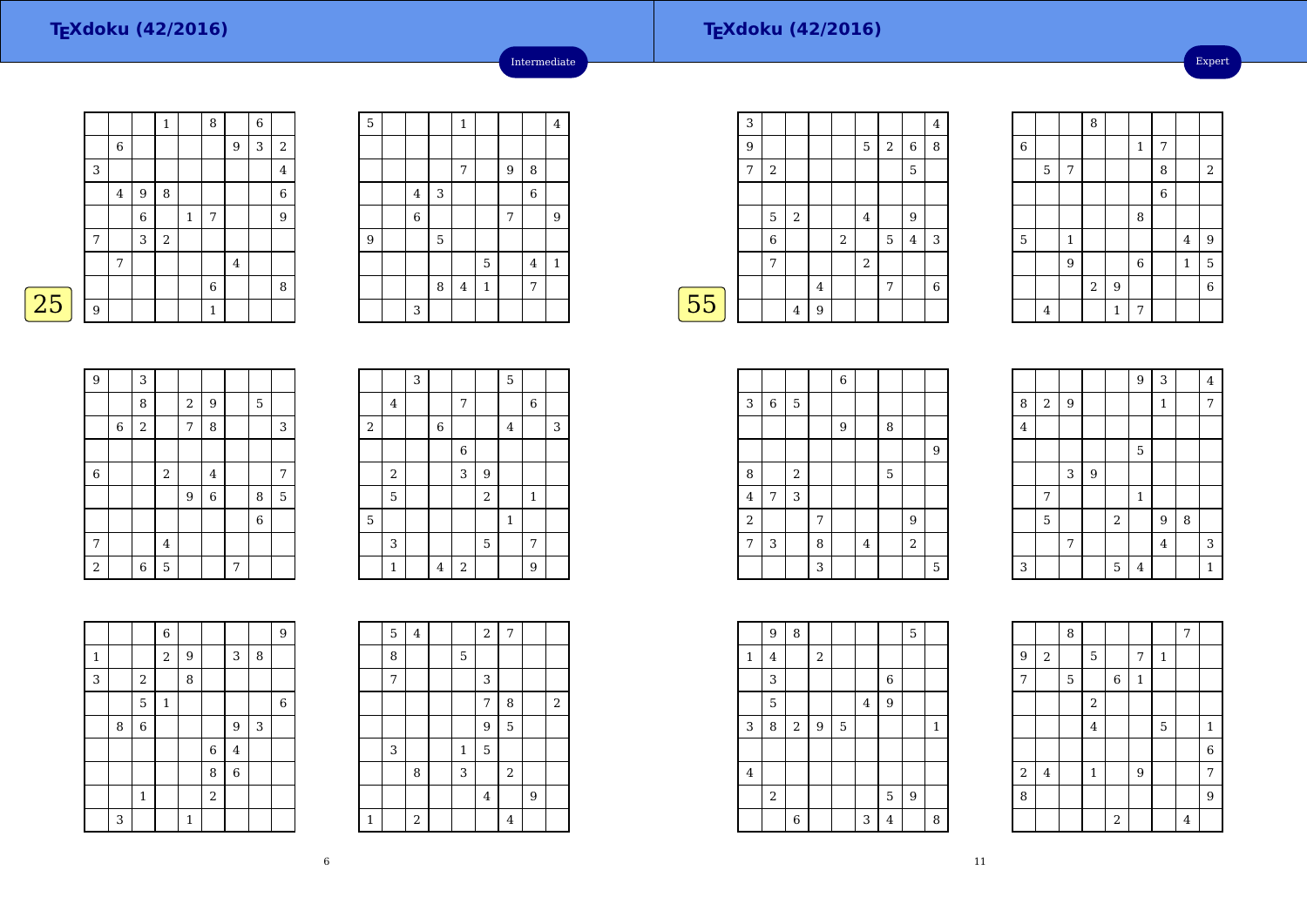49

#### **TEXdoku (42/2016)**

Intermediate

|   |         |   |   |             | $\overline{6}$ |             |                | $\overline{2}$ |   |
|---|---------|---|---|-------------|----------------|-------------|----------------|----------------|---|
|   | 7       |   |   | 1           | $\overline{4}$ |             | 5              |                | 8 |
|   |         | 5 |   |             |                | 8           | $\overline{4}$ |                | 7 |
|   | $\,4\,$ |   |   |             |                |             |                |                |   |
|   |         |   | 8 | $\mathbf 5$ |                |             | $\overline{6}$ |                |   |
|   |         |   |   |             | $\mathbf{1}$   |             |                |                |   |
|   | $\,2$   |   |   |             | 7              |             |                |                |   |
|   |         | 7 | 5 | $\,2$       |                | $\,$ 6 $\,$ | $\,$ 3 $\,$    |                |   |
| 9 |         | 6 |   |             |                |             |                | 1              |   |

|                | $\,6$ |         |                         |              | $\mathbf 1$ | 5 |        | 9            |
|----------------|-------|---------|-------------------------|--------------|-------------|---|--------|--------------|
|                |       |         | 3                       | 9            | 7           |   |        |              |
|                |       |         |                         |              |             |   |        |              |
|                |       | 5       |                         | $\mathbf{1}$ |             |   |        | 3            |
| $\overline{c}$ |       |         | 5                       |              | 6           |   |        |              |
|                |       |         | $\overline{\mathbf{4}}$ | 7            | 3           |   |        |              |
|                | 9     | $\bf 4$ |                         |              |             |   | $\,$ 6 | $\sqrt{2}$   |
|                | 5     |         | 6                       |              |             |   | 9      |              |
| 3              |       |         |                         |              |             |   |        | $\mathbf{1}$ |

Expert

|    |   |   |             | 9 |              | $\sqrt{2}$     |                |             | 5              |
|----|---|---|-------------|---|--------------|----------------|----------------|-------------|----------------|
|    |   |   |             | 5 | 7            |                |                | 6           | $\overline{2}$ |
|    |   |   |             |   | $\mathbf{1}$ | 6              | 7              | 3           |                |
|    |   |   |             | 3 |              |                |                |             |                |
|    | 4 |   | 6           |   |              |                |                |             | 9              |
|    |   |   | $\mathbf 1$ |   |              |                |                | $\mathbf 5$ |                |
|    |   | 6 |             |   | 5            | $\overline{7}$ | $\overline{4}$ | 9           | $\mathbf{1}$   |
|    |   |   |             |   | 3            | $\mathbf{1}$   |                |             |                |
| 31 |   |   |             |   |              |                | $\overline{2}$ |             |                |
|    |   |   |             |   |              |                |                |             |                |

|                         |   | $\overline{2}$ |         | 8 |                |                | $\overline{4}$ |                |
|-------------------------|---|----------------|---------|---|----------------|----------------|----------------|----------------|
|                         |   |                |         |   | $\sqrt{2}$     | 7              |                |                |
|                         |   | $\,$ 6 $\,$    | 7       |   |                | 8              |                | 9              |
| $\overline{\mathbf{c}}$ |   |                |         |   | 8              |                |                |                |
| $\overline{5}$          |   |                | $\bf 4$ |   |                | 3              |                | $\overline{a}$ |
| 8                       | 9 |                |         | 3 |                | $\overline{4}$ |                |                |
|                         |   |                |         |   | $\overline{7}$ |                |                | $\overline{6}$ |
|                         |   |                |         |   |                | $\overline{9}$ |                |                |
| $\bf 4$                 |   |                |         |   |                |                | 5              |                |

|             | 5              | $\overline{7}$ |         | $\mathbf{1}$   |   |   |                         |              |
|-------------|----------------|----------------|---------|----------------|---|---|-------------------------|--------------|
|             |                |                | 7       | 5              |   |   | $\overline{\mathbf{c}}$ | $\mathbf{1}$ |
|             |                |                |         | $\overline{4}$ |   |   | 8                       |              |
|             |                | 5              |         |                |   | 7 |                         |              |
|             | $\overline{4}$ |                |         | $\,2$          | 8 |   |                         | 9            |
|             | 8              |                | 5       |                | 3 |   | 4                       |              |
|             |                | 8              | $\bf 4$ |                |   | 3 |                         |              |
| $\mathbf 1$ | 9              |                |         |                |   |   |                         |              |
|             |                |                |         |                |   |   |                         |              |

|   |         |             |         |                |   | $\overline{6}$ |   | $\mathbf{1}$ |
|---|---------|-------------|---------|----------------|---|----------------|---|--------------|
| 5 |         |             |         |                |   |                |   | 3            |
|   | 6       | $\,2$       |         |                |   |                |   |              |
|   | $\,2$   |             |         | 5              |   | 3              |   | 8            |
| 6 |         | 3           |         |                |   | 9              |   |              |
| 4 |         | $\mathbf 1$ | 8       |                |   |                |   |              |
|   |         |             |         |                |   | $\bf{4}$       |   |              |
|   | $\bf 4$ |             | $\,1\,$ | $\overline{6}$ |   | $\overline{2}$ | 8 | 5            |
|   |         |             |         | 9              | 8 |                |   |              |

| $\overline{6}$ | 8              |             |                | 9            |             |              |   |              |
|----------------|----------------|-------------|----------------|--------------|-------------|--------------|---|--------------|
|                | $\overline{4}$ |             |                | $\mathbf{1}$ | 3           |              |   | $\,$ 6 $\,$  |
|                |                | $\mathbf 1$ |                |              |             | 5            |   |              |
| $\bf 4$        |                |             | 3              |              |             |              |   | $\mathbf{1}$ |
| $\mathbf 1$    |                |             |                |              | $\,$ 6 $\,$ |              |   |              |
|                |                |             |                | 7            |             | 3            |   |              |
|                |                |             |                | 3            |             | 9            |   | 5            |
|                |                |             | $\overline{6}$ |              | 5           |              | 7 | 8            |
| 8              |                |             |                | 4            |             | $\mathbf{1}$ | 6 |              |

|                | $\overline{7}$ |                |                | 8 |             | 6     | 9              |
|----------------|----------------|----------------|----------------|---|-------------|-------|----------------|
| 4              |                |                |                | 9 | 8           |       | 7              |
|                |                | $\overline{6}$ |                |   | $\mathbf 1$ |       |                |
|                |                |                | $\overline{4}$ |   | 9           | $\,2$ | 6              |
|                |                |                |                |   |             |       |                |
| $\,2$          |                |                | $\mathbf{1}$   |   |             | 3     |                |
|                |                |                |                |   | $\,2$       |       |                |
|                |                | 7              |                |   |             |       | 8              |
| $\overline{6}$ | 9              |                | 3              |   |             |       | $\overline{4}$ |

|                         |                  |             | 5              |   | 9            | $\,$ 6 $\,$  |                |  |
|-------------------------|------------------|-------------|----------------|---|--------------|--------------|----------------|--|
| 7                       |                  |             |                | 6 | 3            |              |                |  |
| $\overline{\mathbf{4}}$ |                  |             | 7              |   |              |              |                |  |
|                         |                  | $\mathbf 1$ |                | 5 |              |              |                |  |
|                         | $\boldsymbol{9}$ | $\bf 4$     |                |   | $\,2$        | $\mathbf{1}$ |                |  |
|                         |                  | $\,$ 6 $\,$ | $\bf 4$        |   |              |              |                |  |
|                         |                  |             |                |   | $\mathbf{1}$ |              |                |  |
|                         | $\,2$            |             |                |   |              | 3            | $\mathbf{1}$   |  |
| $\mathbf 1$             |                  |             | $\overline{c}$ | 3 |              |              | $\overline{4}$ |  |

|                         |   |                |             | 5 | 8           |             | $\bf 4$                 |         |
|-------------------------|---|----------------|-------------|---|-------------|-------------|-------------------------|---------|
|                         |   |                |             |   |             | $\,$ 6 $\,$ |                         |         |
|                         |   |                | $\,$ 6 $\,$ |   |             |             |                         | 8       |
| 5                       |   |                |             |   | $\,$ 6 $\,$ | 7           | $\sqrt{3}$              |         |
| $\overline{\mathbf{4}}$ | 9 |                |             | 3 |             |             |                         |         |
| $\overline{3}$          |   |                |             |   |             |             | $\overline{\mathbf{c}}$ | $\bf 4$ |
|                         |   |                |             | 9 | $\bf 4$     |             | 7                       |         |
|                         |   | 5              |             | 7 |             |             |                         |         |
|                         |   | $\overline{a}$ | 5           |   |             | 3           |                         |         |

|         | 7                |                |                | 4            | $\mathbf{1}$ | 3 | 8           |   |
|---------|------------------|----------------|----------------|--------------|--------------|---|-------------|---|
| 8       |                  | 3              |                |              | 5            |   | $\,$ 6 $\,$ |   |
| $\bf 4$ | $\mathbf 1$      |                |                |              | $\,$ 6 $\,$  |   |             | 5 |
| 7       |                  |                | $\overline{6}$ |              |              |   |             |   |
|         | $\boldsymbol{6}$ | $\overline{4}$ | 5              |              |              |   |             | 3 |
|         |                  |                |                |              |              |   |             |   |
|         |                  |                |                |              |              |   | 9           |   |
|         |                  | $\mathbf{1}$   |                |              | 8            |   |             |   |
|         | 5                |                |                | $\mathbf{1}$ | 7            |   |             | 6 |

| 9                |             |              |                |             |   |   |             |         |  |
|------------------|-------------|--------------|----------------|-------------|---|---|-------------|---------|--|
| 3                |             | 8            | $\overline{6}$ | $\mathbf 5$ |   |   |             |         |  |
|                  |             | 5            |                |             |   |   | $\,$ 6 $\,$ |         |  |
|                  | $\mathbf 5$ | $\mathbf{1}$ |                | 8           | 9 |   | 7           |         |  |
|                  |             |              | 7              |             |   |   | 3           |         |  |
| $\boldsymbol{2}$ | 3           |              |                | $\mathbf 1$ |   |   |             | 8       |  |
|                  |             |              |                |             |   |   |             | $\,1\,$ |  |
|                  | $\mathbf 1$ |              |                | $\sqrt{2}$  |   |   |             | 3       |  |
|                  |             |              |                | 6           | 5 | 9 |             |         |  |